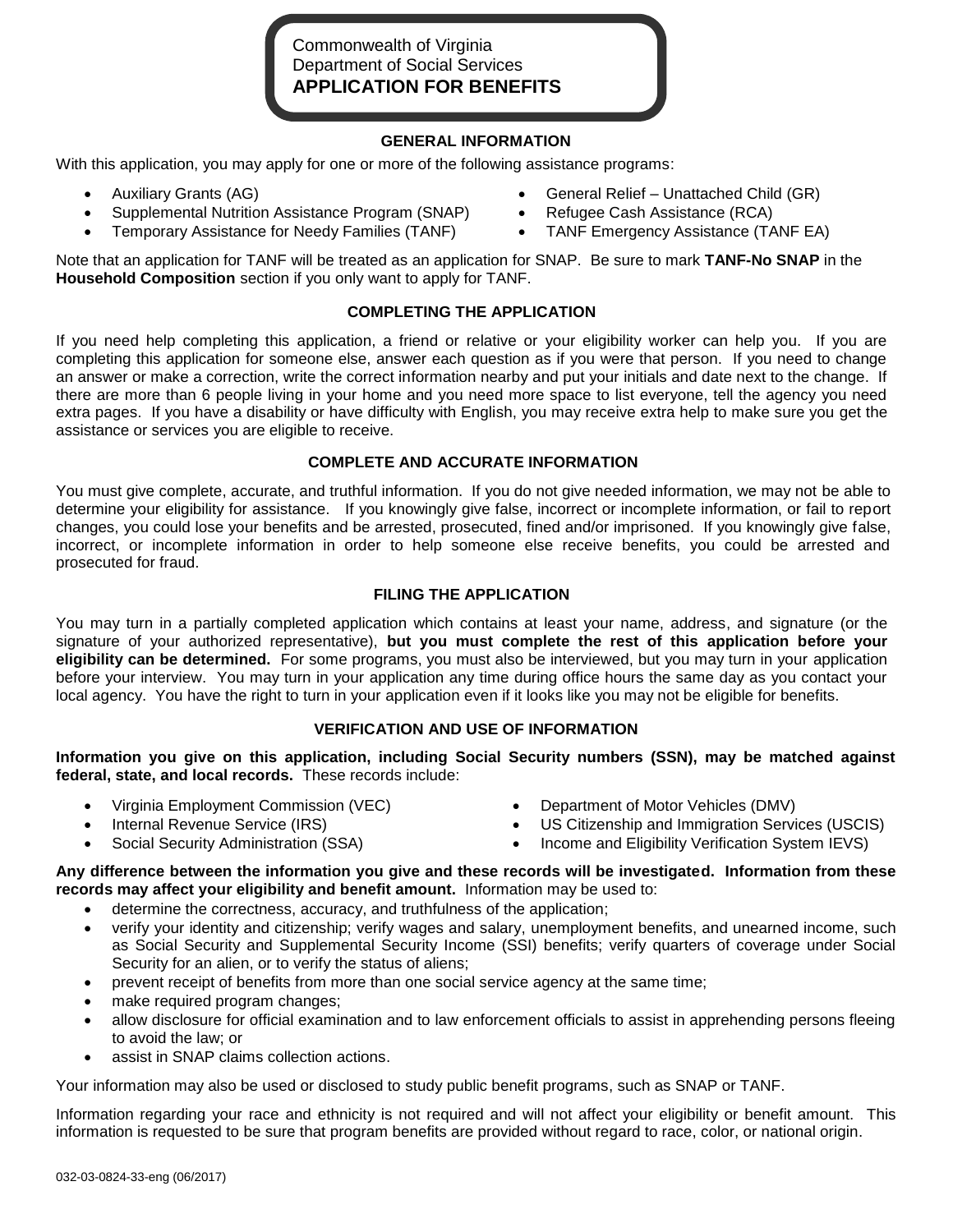### **SPECIAL INFORMATION FOR SNAP APPLICANTS**

You may apply for SNAP benefits by leaving a completed Application for Benefits at the agency or by leaving a partially completed application with at least your name, address, and signature, or by tearing off and leaving the half-sheet on the next page with your name, address, and signature. **You must complete the rest of this Application before your eligibility can be determined**.

You must also be interviewed in the office or by telephone. You may turn in your application before you are interviewed. This is important because if you are eligible for the month in which you apply, your SNAP amount will be based on the date you actually turn in your application.

#### **NONDISCRIMINATION STATEMENT**

This institution is prohibited from discriminating on the basis of race, color, national origin, disability, age, sex and, in some cases, religion or political beliefs.

The U.S. Department of Agriculture also prohibits discrimination based on race, color, national origin, sex, religious creed, disability, age, political beliefs or reprisal or retaliation for prior civil rights activity in any program or activity conducted or funded by USDA.

Persons with disabilities who require alternative means of communication for program information (e.g. Braille, large print, audiotape, American Sign Language, etc.), should contact the Agency (State or local) where they applied for benefits. Individuals who are deaf, hard of hearing or have speech disabilities may contact USDA through the Federal Relay Service at (800) 877-8339. Additionally, program information may be made available in languages other than English.

To file a program complaint of discrimination, complete the USDA Program Discrimination Complaint Form, (AD-3027), found online at: http://www.ascr.usda.gov/complaint\_filing\_cust.html, and at any USDA office, or write a letter addressed to USDA and provide in the letter all of the information requested in the form. To request a copy of the complaint form, call (866) 632-9992. Submit your completed form or letter to USDA by:

- (1) mail: U.S. Department of Agriculture Office of the Assistant Secretary for Civil Rights 1400 Independence Avenue, SW Washington, D.C. 20250-9410
- (2) fax: (202) 690-7442; or
- (3) email: program.intake@usda.gov.

For any other information dealing with Supplemental Nutrition Assistance Program (SNAP) issues, persons should either contact the USDA SNAP Hotline Number at (800) 221-5689, which is also in Spanish or call the State Information/Hotline Numbers (click the link for a listing of hotline numbers by State); found online at: http://www.fns.usda.gov/snap/contact\_info/hotlines.htm.

To file a complaint of discrimination regarding a program receiving Federal financial assistance through the U.S. Department of Health and Human Services (HHS), write: HHS Director, Office for Civil Rights, Room 515-F, 200 Independence Avenue, S.W., Washington, D.C. 20201 or call (202) 619-0403 (voice) or (800) 537-7697 (TTY).

This institution is an equal opportunity provider.

# **INSTRUCTIONS FOR COMPLETING THE APPLICATION**

- 1. Do not write in shaded areas. These areas are for agency use only.
- 2. Complete **SECTION A: APPLICANT INFORMATION.** Complete the grid in **SECTION B: Household Composition** for everyone who lives in your home, even if you are not applying for that person. You may leave questions about citizenship, immigration and Social Security Number blank for anyone for whom you are NOT requesting assistance.
- 3. Answer the questions in **SECTION C: INCOME** for everyone for whom you are applying. In addition, if you are applying for **TANF,** also provide income information for children age 18 or under, even if you are not applying for that child, and for the stepparent of the children for whom you are applying.
- 4. Answer the questions in **SECTION D: RESOURCES** for everyone for whom you are applying unless you are applying only for TANF.
- 5. After completing Sections A through D, answer the questions in the sections indicated below, depending on the type of assistance you are requesting.

| TANF | <b>Section E, page 5</b> | <b>TANF Emergency Assistance</b> | <b>Section F, page 6</b>    |
|------|--------------------------|----------------------------------|-----------------------------|
| SNAP | <b>Section G, page 6</b> | <b>Auxiliary Grants</b>          | <b>Section H, pages 7-8</b> |
|      |                          |                                  |                             |

- 7. Read **CHANGE REPORTING AND PENALTIES** on pages 9-10.
- 8. Read and complete the last page of this application. Be sure to sign and date the application.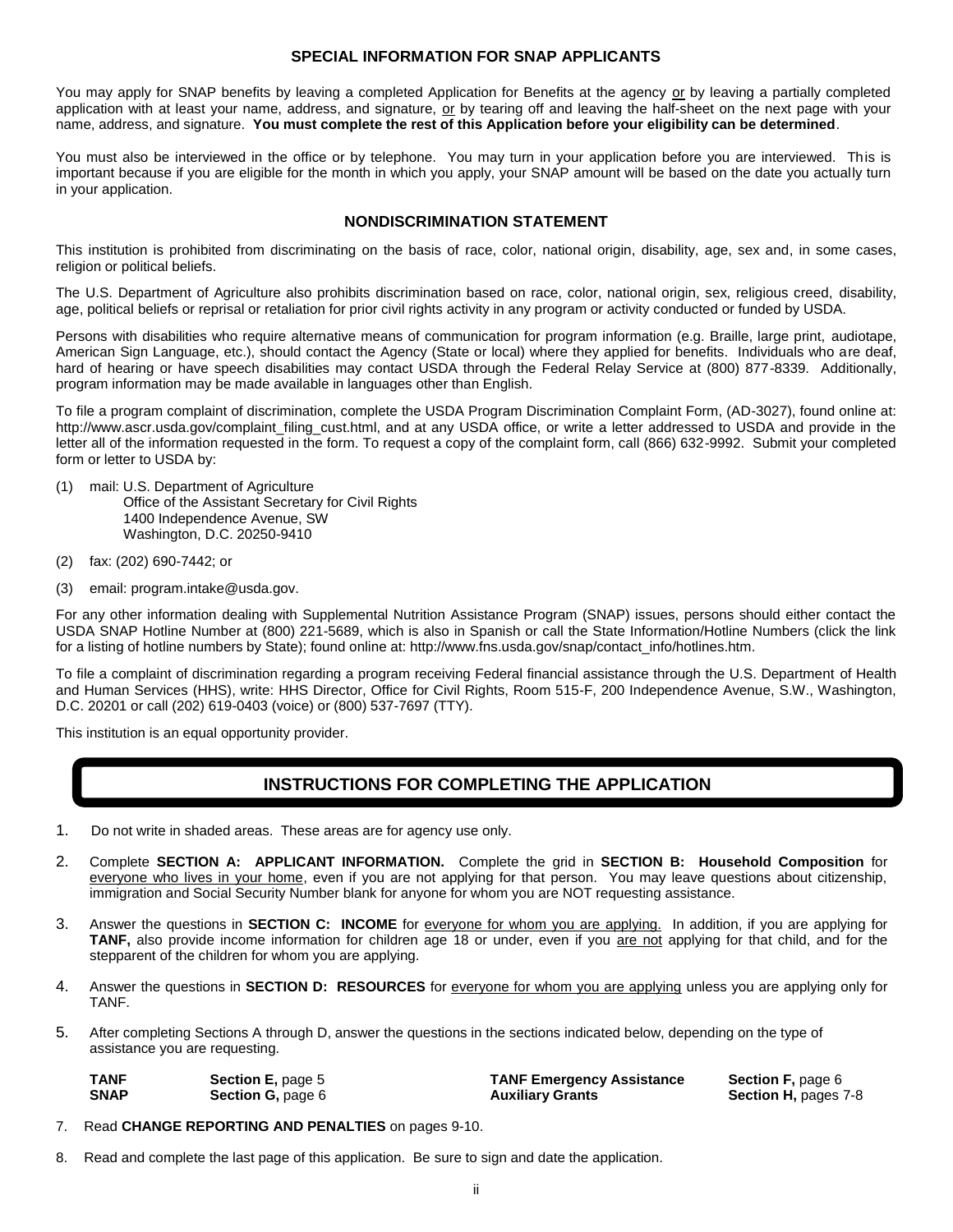| <b>EXPEDITED SERVICE FOR SNAP BENEFITS</b>                                                                                                                                                                                                                                                                                                                                                                                                                                                                                                |                                                |  |  |  |  |  |
|-------------------------------------------------------------------------------------------------------------------------------------------------------------------------------------------------------------------------------------------------------------------------------------------------------------------------------------------------------------------------------------------------------------------------------------------------------------------------------------------------------------------------------------------|------------------------------------------------|--|--|--|--|--|
| Your household may qualify for Expedited Service and receive SNAP benefits within 7 days if you are eligible and if<br>your gross monthly income is less than \$150 and liquid resources are \$100 or less; or your monthly shelter bills are<br>higher than your household's gross monthly income plus your liquid resources; or if someone in your household is a<br>migrant or seasonal farm worker with little or no income and resources. GIVE THE INFORMATION BELOW SO<br>YOUR ELIGIBILITY FOR EXPEDITED SERVICE CAN BE DETERMINED. |                                                |  |  |  |  |  |
|                                                                                                                                                                                                                                                                                                                                                                                                                                                                                                                                           |                                                |  |  |  |  |  |
|                                                                                                                                                                                                                                                                                                                                                                                                                                                                                                                                           | Social Security Number: ______________________ |  |  |  |  |  |
|                                                                                                                                                                                                                                                                                                                                                                                                                                                                                                                                           | Telephone Number: ___________________________  |  |  |  |  |  |
| Signature:                                                                                                                                                                                                                                                                                                                                                                                                                                                                                                                                | Date                                           |  |  |  |  |  |
| Total income received/expected this month before deductions                                                                                                                                                                                                                                                                                                                                                                                                                                                                               |                                                |  |  |  |  |  |
| Total cash, money in checking/savings accounts, CDs, etc.                                                                                                                                                                                                                                                                                                                                                                                                                                                                                 |                                                |  |  |  |  |  |
| Total rent or mortgage for this month                                                                                                                                                                                                                                                                                                                                                                                                                                                                                                     |                                                |  |  |  |  |  |
| Utility expenses for this month                                                                                                                                                                                                                                                                                                                                                                                                                                                                                                           |                                                |  |  |  |  |  |
| Which utilities do you pay? (check all that apply)                                                                                                                                                                                                                                                                                                                                                                                                                                                                                        |                                                |  |  |  |  |  |
| $\Box$ Heat $\Box$ Lights $\Box$ Telephone $\Box$ Electricity for Air Conditioning                                                                                                                                                                                                                                                                                                                                                                                                                                                        |                                                |  |  |  |  |  |
| $\Box$ Water $\Box$ Sewer $\Box$ Garbage $\Box$ Other                                                                                                                                                                                                                                                                                                                                                                                                                                                                                     |                                                |  |  |  |  |  |
| Is anyone in your household a migrant or seasonal farm worker?                                                                                                                                                                                                                                                                                                                                                                                                                                                                            | <b>D</b> YES<br>$\Box$ NO                      |  |  |  |  |  |

|                                                                                                                                                                                                                                                                                                                                                                                           | <b>COMMONWEALTH OF VIRGINIA VOTER REGISTRATION AGENCY CERTIFICATION</b>                                                                                                                                                                                            |                            |           |  |  |  |  |  |
|-------------------------------------------------------------------------------------------------------------------------------------------------------------------------------------------------------------------------------------------------------------------------------------------------------------------------------------------------------------------------------------------|--------------------------------------------------------------------------------------------------------------------------------------------------------------------------------------------------------------------------------------------------------------------|----------------------------|-----------|--|--|--|--|--|
|                                                                                                                                                                                                                                                                                                                                                                                           | If you are not registered to vote where you live now, would you like to apply to register to vote here today?<br>(Please check only one)                                                                                                                           |                            |           |  |  |  |  |  |
| ◻                                                                                                                                                                                                                                                                                                                                                                                         | I am already registered to vote at my current address, or I am not eligible to register to vote and do not need an                                                                                                                                                 |                            |           |  |  |  |  |  |
| □                                                                                                                                                                                                                                                                                                                                                                                         | application to register to vote.<br>$\Box$ Yes, I would like to apply to register to vote. (Please fill out the voter registration application form)<br>No, I do not want to register to vote.                                                                     |                            |           |  |  |  |  |  |
|                                                                                                                                                                                                                                                                                                                                                                                           | If you do not check any box, you will be considered to have decided not to register to vote at this time. Applying<br>to register to vote or declining to register to vote will not affect the assistance or services that you will be provided by<br>this agency. |                            |           |  |  |  |  |  |
|                                                                                                                                                                                                                                                                                                                                                                                           | If you decline to register to vote, this fact will remain confidential. If you do register to vote, the office where your<br>application was submitted will be kept confidential, and it will be used only for voter registration purposes.                        |                            |           |  |  |  |  |  |
|                                                                                                                                                                                                                                                                                                                                                                                           | If you would like help filling out the voter registration application form, we will help you. The decision whether to<br>seek or accept help is yours. You may fill out the application form in private if you desire.                                             |                            |           |  |  |  |  |  |
| If you believe that someone has interfered with your right to register or to decline to register to vote, your<br>right to privacy in deciding whether to register or in applying to register to vote, you may file a complaint<br>with: Secretary of the Virginia State Board of Elections, Washington Building, 1100 Bank Street,<br>Richmond, VA 23219-3497, Telephone (804) 864-8901. |                                                                                                                                                                                                                                                                    |                            |           |  |  |  |  |  |
|                                                                                                                                                                                                                                                                                                                                                                                           | <b>Applicant Name</b><br>Signature<br><b>Date</b>                                                                                                                                                                                                                  |                            |           |  |  |  |  |  |
|                                                                                                                                                                                                                                                                                                                                                                                           | for agency use only                                                                                                                                                                                                                                                |                            |           |  |  |  |  |  |
|                                                                                                                                                                                                                                                                                                                                                                                           | Voter Registration form completed:<br>$\Box$ Yes<br>Voter Registration form given to applicant for later mailing (at applicant's request)                                                                                                                          | $\square$ No<br>$\Box$ Yes | $\Box$ No |  |  |  |  |  |

Agency Staff Signature Date: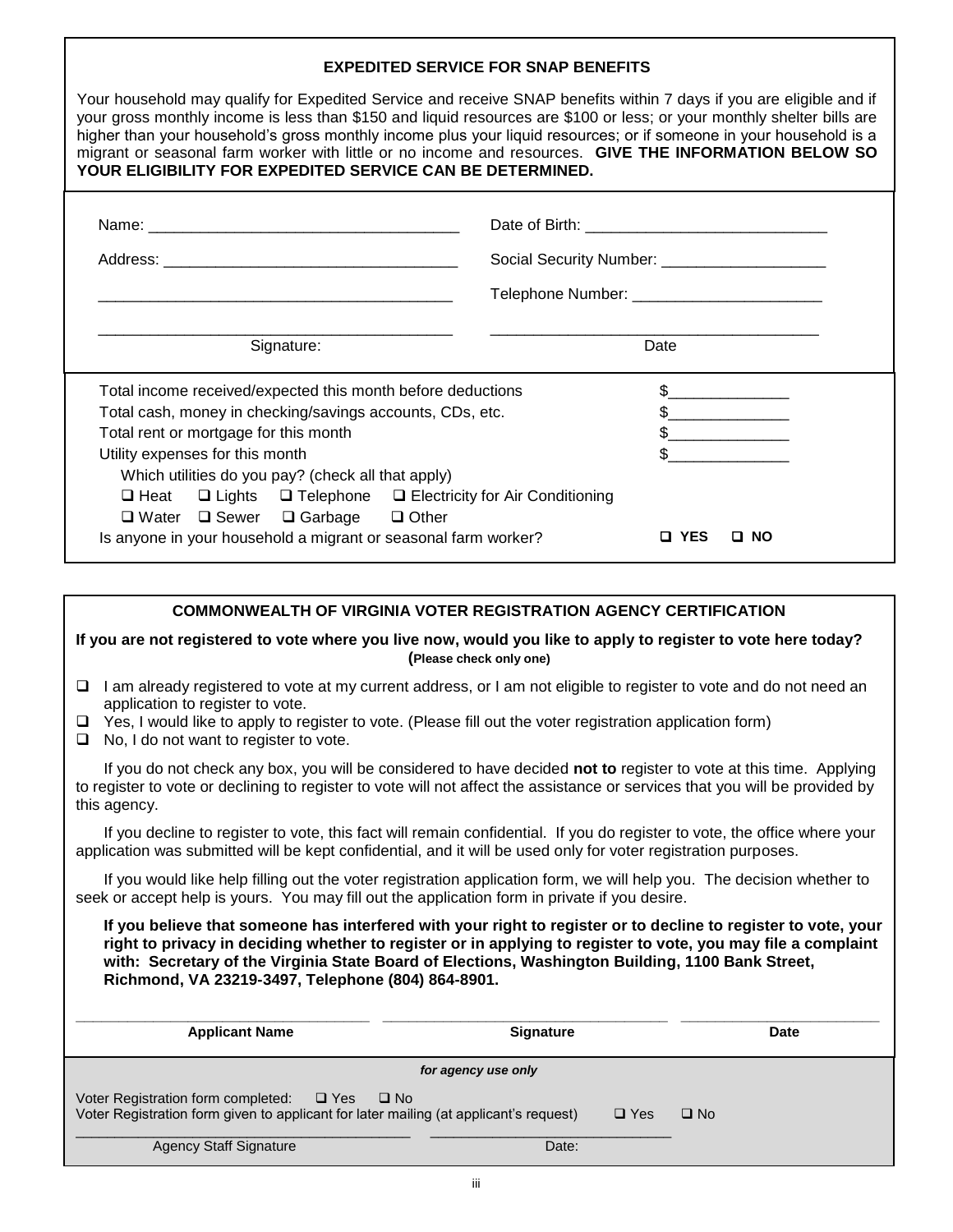| <b>AGENCY USE ONLY</b>                                                                                                                                |                                        |  |               |             |            |  |  |  |
|-------------------------------------------------------------------------------------------------------------------------------------------------------|----------------------------------------|--|---------------|-------------|------------|--|--|--|
| <b>CASE NAME</b>                                                                                                                                      |                                        |  |               |             |            |  |  |  |
| <b>CASE NUMBER</b>                                                                                                                                    |                                        |  |               |             |            |  |  |  |
| <b>LOCALITY</b>                                                                                                                                       | <b>SCREENER</b>                        |  |               | <b>DATE</b> |            |  |  |  |
|                                                                                                                                                       |                                        |  |               |             |            |  |  |  |
| Income $\leq$ \$150 + resources $\leq$ \$100                                                                                                          | <b>EXPEDITED SERVICE DETERMINATION</b> |  | $\square$ YES |             | $\Box$ NO  |  |  |  |
|                                                                                                                                                       |                                        |  |               |             |            |  |  |  |
| Income + resources < shelter bills                                                                                                                    |                                        |  | $\Box$ YES    |             | $\Box$ NO  |  |  |  |
| For migrant or seasonal farm workers:                                                                                                                 |                                        |  |               |             |            |  |  |  |
| Resources $\leq$ \$100 and $\leq$ \$25 is expected in next 10 days from new income;                                                                   |                                        |  |               |             | O YES O NO |  |  |  |
|                                                                                                                                                       | <b>OR</b>                              |  |               |             |            |  |  |  |
| Resources $\leq$ \$100 and \$0 income is expected from a terminated source for the<br>rest of this month or next month.<br>$\Box$ YES<br>$\square$ NO |                                        |  |               |             |            |  |  |  |
|                                                                                                                                                       | EXPEDITE IF YES TO ANY OF THE ABOVE.   |  |               |             |            |  |  |  |
|                                                                                                                                                       |                                        |  |               |             |            |  |  |  |
|                                                                                                                                                       |                                        |  |               |             |            |  |  |  |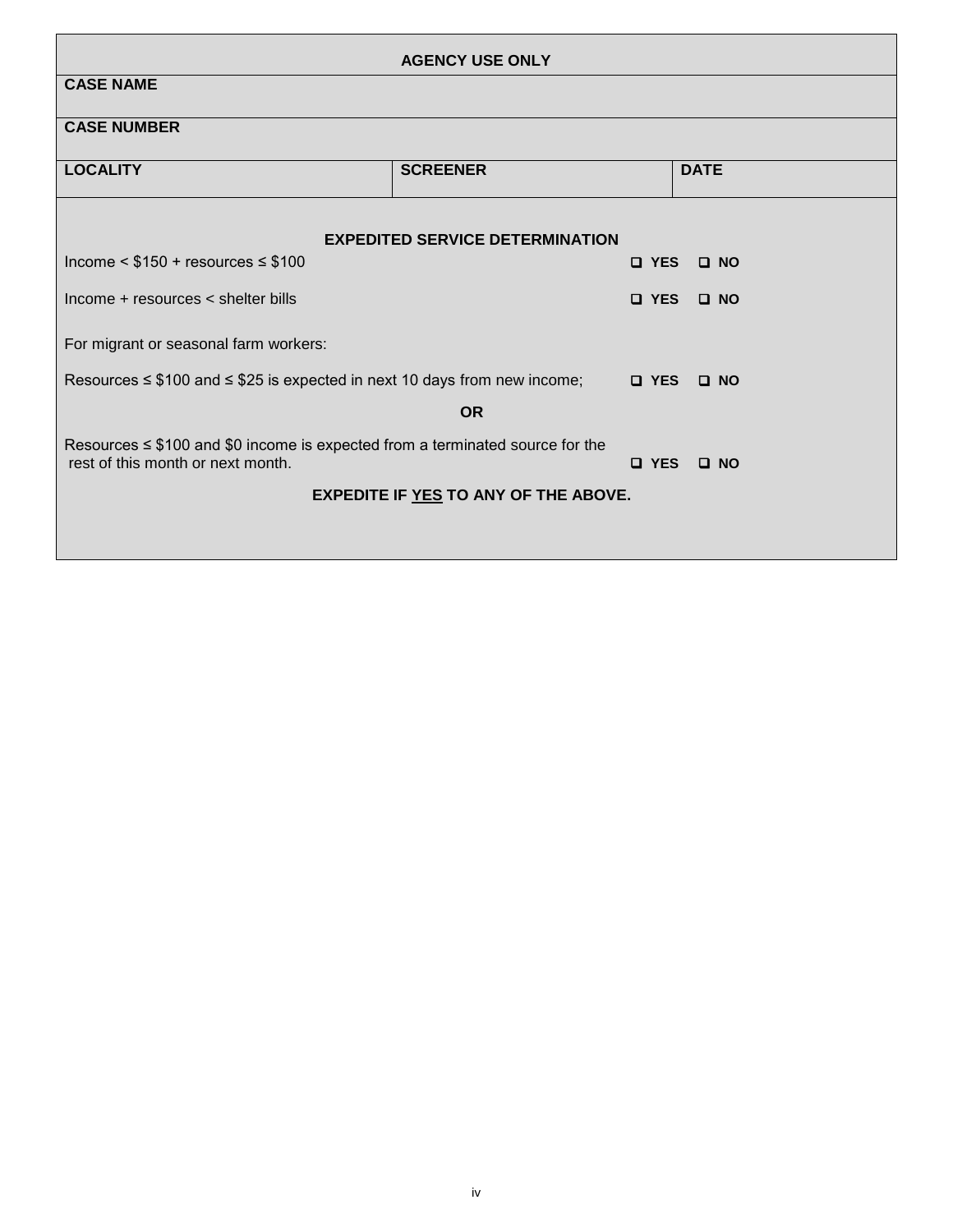| Commonwealth of Virginia             |  |
|--------------------------------------|--|
| <b>Department of Social Services</b> |  |

**APPLICATION FOR BENEFITS**

| AGENCY USE ONLY |                             |          |  |  |  |  |  |
|-----------------|-----------------------------|----------|--|--|--|--|--|
| Case Name       | Case Number                 | Locality |  |  |  |  |  |
| Date Received   | In office<br>□<br>Telephone |          |  |  |  |  |  |
| Interviewer     | Program (s)                 |          |  |  |  |  |  |

## **A. APPLICANT INFORMATION**

Your Contact Information

|                                                                                                     | <b>Your Name</b> (last, first, middle initial)         |                |                                          |               |                         |  |
|-----------------------------------------------------------------------------------------------------|--------------------------------------------------------|----------------|------------------------------------------|---------------|-------------------------|--|
|                                                                                                     | Your Street Address (include apartment number)         |                | City, State, ZIP                         |               |                         |  |
| Your Mailing Address (if different from your street address)<br>In what city or county do you live? |                                                        |                | City, State, ZIP<br><b>Email Address</b> |               |                         |  |
|                                                                                                     |                                                        |                |                                          |               |                         |  |
| <b>Primary Telephone Number</b>                                                                     |                                                        |                |                                          |               |                         |  |
|                                                                                                     |                                                        |                | <b>Alternate Telephone Number</b>        |               |                         |  |
|                                                                                                     | Directions to your home if there is no street address. |                |                                          |               |                         |  |
|                                                                                                     | What is the primary language spoken in your household? |                |                                          |               |                         |  |
| $\Box$ English                                                                                      | $\Box$ Vietnamese                                      | $\Box$ Laotian | $\square$ Somali                         | $\Box$ French | $\Box$ Other (specify): |  |
| $\square$ Spanish                                                                                   | $\Box$ Farsi                                           | $\Box$ Chinese | $\Box$ Kurdish                           | $\Box$ German |                         |  |

If you would like to receive either text or email messages notifying you that some notices about your benefits may be accessed electronically through CommonHelp (www.CommonHelp.Virginia.gov), select one of the choices below. List either a cell telephone number or an email address. Once you choose a preferred electronic method of correspondence, it will be used for all programs on the case for which you have applied. If you do not choose to be notified by text or email, you will receive all written correspondence through the U.S. mail.

If you are completing this application on behalf of another individual as an authorized representative, all correspondence to you will be mailed. The applicant may contact the local department of social services to learn how to change the method of correspondence.

#### **Text Email Cell Phone Number** \_\_\_\_\_\_\_\_\_\_\_\_\_\_\_\_\_\_\_\_\_\_\_\_ **Email Address** \_\_\_\_\_\_\_\_\_\_\_\_\_\_\_\_\_\_\_\_\_\_\_\_\_\_\_\_\_\_\_\_\_\_

□ YES □ NO 1. Have you or anyone for whom you are applying ever applied for, or received, or are currently receiving any benefits from a social services agency, including SNAP (Food Stamps), TANF, Medicaid, General Relief, Auxiliary Grant, Foster Care, Adoption Assistance, or Refugee Cash Assistance? If **YES,** enter the information below.

| Applicant's Name | Social Security Number           | Type of Benefits Received |
|------------------|----------------------------------|---------------------------|
| When             | From What County, City, or State |                           |

□ YES □ NO 2. Have you or anyone for whom you are applying ever been convicted of making false or misleading statements about your identity or address to receive TANF, SNAP, or Medicaid in two or more states at the same time? If YES, give date and place of conviction.

- □ YES □ NO 3. Have you or anyone for whom you are applying ever been disqualified from participating in TANF, SNAP, or Medicaid? If **YES**, give date and place of all disqualifications.
- □ YES □ NO 4. Are you or anyone for whom you are applying in violation of parole or probation or fleeing capture to avoid prosecution or punishment of a felony? If YES, explain
- $\Box$  YES  $\Box$  NO 5. Do you or anyone in your home have a felony conviction for drugs after August 22, 1996 for () Use? () Possession? ( ) Distribution of drugs? (check all that apply) If **YES**, who? Did the court assign ( ) Periodic Testing? ( ) Drug Treatment? ( ) Other Action? □ YES □ NO If YES, have you finished the plan or are you cooperating?  $\Box$  YES  $\Box$  NO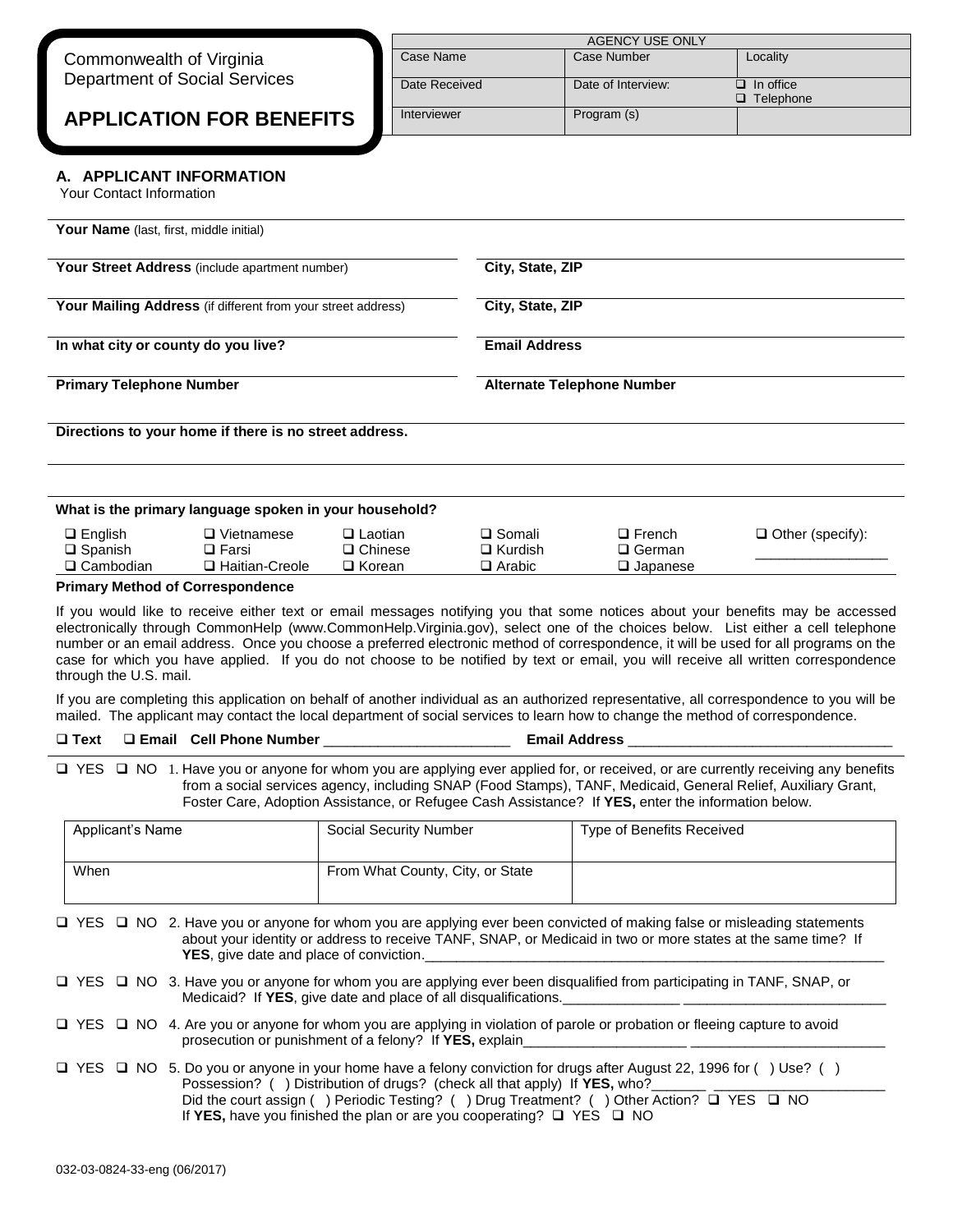**B. HOUSEHOLD COMPOSITION**: This section includes information about everyone living in your home, even if you are not applying for that person. You may leave the Social Security Number blank if you are not applying for assistance for the person. List yourself first.

| 1                                                                                                                                                                                                                                                                      | <b>Self</b>                                                                                                                                                                                                                                                         |  |  |  |  |
|------------------------------------------------------------------------------------------------------------------------------------------------------------------------------------------------------------------------------------------------------------------------|---------------------------------------------------------------------------------------------------------------------------------------------------------------------------------------------------------------------------------------------------------------------|--|--|--|--|
| <b>Name</b> (last, first, middle initial)                                                                                                                                                                                                                              | <b>Relationship to You</b><br>Birth Date (mm-dd-yyyy)                                                                                                                                                                                                               |  |  |  |  |
|                                                                                                                                                                                                                                                                        | City, State, Country of Birth: 2000 2010 2020 2021                                                                                                                                                                                                                  |  |  |  |  |
| $\Box$ Female<br>Gender:<br>$\square$ Male                                                                                                                                                                                                                             | Are you a U.S. citizen? □ Yes □ No                                                                                                                                                                                                                                  |  |  |  |  |
| Marital Status: □ Married<br>□ Never Married                                                                                                                                                                                                                           |                                                                                                                                                                                                                                                                     |  |  |  |  |
| $\Box$ Separated $\Box$ Divorced<br>□ Widowed                                                                                                                                                                                                                          | US Residency Date: \[\sqrtdgg \]                                                                                                                                                                                                                                    |  |  |  |  |
| <b>Highest Grade Completed:</b>                                                                                                                                                                                                                                        | Alien Registration Number:<br>1980 - Paris London, Manuel and Paris Press, and Paris Press, and Paris Press, and Press, and Press, and Press, and Press, and Press, and Press, and Press, and Press, and Press, and Press, and P                                    |  |  |  |  |
| School Name if a Student: _______________________                                                                                                                                                                                                                      | Are you disabled or pregnant? □ Yes □ No                                                                                                                                                                                                                            |  |  |  |  |
| Are you a veteran or dependent? $\Box$ Yes $\Box$ No :                                                                                                                                                                                                                 | Are you temporarily living away from home? $\square$ Yes $\square$ No                                                                                                                                                                                               |  |  |  |  |
| Program(s) Requested:                                                                                                                                                                                                                                                  | Date Left <u>/ / Letzu Biotected</u> Return Date <b>Note</b> 1                                                                                                                                                                                                      |  |  |  |  |
| □ None □ AG □ GR □ RCA □ SNAP<br><b>Q TANF Q TANF EA Q TANF--No SNAP</b>                                                                                                                                                                                               | Reason for being away:                                                                                                                                                                                                                                              |  |  |  |  |
| Providing the following information is voluntary and will not affect eligibility. Please check all that apply.                                                                                                                                                         |                                                                                                                                                                                                                                                                     |  |  |  |  |
| □ Hispanic/Latino □ Not Hispanic/Latino<br><b>Ethnicity:</b><br><b>Racial Heritage:</b><br>□ Native Hawaiian/Other Pacific Islander □ American Indian/Alaskan Native & Black □ Other/Unknown                                                                           | $\Box$ White $\Box$ Black/African American $\Box$ Asian $\Box$ Asian & Black/African American<br>□ Asian & White<br>□ American Indian/Alaskan Native □ Black/African American & White □ American Indian/Alaskan Native & White                                      |  |  |  |  |
| $\mathbf{2}$                                                                                                                                                                                                                                                           |                                                                                                                                                                                                                                                                     |  |  |  |  |
| <b>Name</b> (last, first, middle initial)                                                                                                                                                                                                                              | Relationship to Applicant Birth Date (mm-dd-yyyy)                                                                                                                                                                                                                   |  |  |  |  |
| Social Security Number:<br>Social Security Number:<br>1988.                                                                                                                                                                                                            | City, State, Country of Birth: ______________________                                                                                                                                                                                                               |  |  |  |  |
| Gender:<br>$\square$ Male<br>$\Box$ Female                                                                                                                                                                                                                             | Is this person a U.S. citizen? $\Box$ Yes $\Box$ No                                                                                                                                                                                                                 |  |  |  |  |
| Marital Status: □ Married<br>□ Never Married                                                                                                                                                                                                                           |                                                                                                                                                                                                                                                                     |  |  |  |  |
| $\Box$ Separated $\Box$ Divorced<br>□ Widowed                                                                                                                                                                                                                          | US Residency Date: //////                                                                                                                                                                                                                                           |  |  |  |  |
| <b>Highest Grade Completed:</b>                                                                                                                                                                                                                                        | Alien Registration Number: _____________                                                                                                                                                                                                                            |  |  |  |  |
| School Name if a Student: ___________                                                                                                                                                                                                                                  | Is this person disabled or pregnant? □ Yes □ No                                                                                                                                                                                                                     |  |  |  |  |
| Is this person a veteran or dependent? $\Box$ Yes $\Box$ No:                                                                                                                                                                                                           | Is this person temporarily away from home? $\square$ Yes $\square$ No                                                                                                                                                                                               |  |  |  |  |
| Program(s) Requested:                                                                                                                                                                                                                                                  |                                                                                                                                                                                                                                                                     |  |  |  |  |
| □ None □ AG □ GR □ RCA<br><b>Q SNAP</b><br>O TANF O TANFEA O TANF--No SNAP                                                                                                                                                                                             | Reason for being away:                                                                                                                                                                                                                                              |  |  |  |  |
| Providing the following information is voluntary and will not affect eligibility. Please check all that apply.<br>$\Box$ Hispanic/Latino $\Box$ Not Hispanic/Latino<br>Ethnicity:<br>□ Native Hawaiian/Other Pacific Islander □ American Indian/Alaskan Native & Black | Racial Heritage: $\square$ White $\square$ Black/African American $\square$ Asian & Black/African American $\square$ Asian & White<br>□ American Indian/Alaskan Native □ Black/African American & White □ American Indian/Alaskan Native & White<br>□ Other/Unknown |  |  |  |  |
| 3                                                                                                                                                                                                                                                                      |                                                                                                                                                                                                                                                                     |  |  |  |  |
| Name (last, first, middle initial)                                                                                                                                                                                                                                     | <b>Relationship to Applicant</b><br><b>Birth Date</b> (mm-dd-yyyy)                                                                                                                                                                                                  |  |  |  |  |
|                                                                                                                                                                                                                                                                        |                                                                                                                                                                                                                                                                     |  |  |  |  |
| Gender:<br>$\square$ Male<br>$\Box$ Female                                                                                                                                                                                                                             | Is this person a U.S. citizen? $\Box$ Yes $\Box$ No                                                                                                                                                                                                                 |  |  |  |  |
| Marital Status: Q Married<br>Never Married                                                                                                                                                                                                                             |                                                                                                                                                                                                                                                                     |  |  |  |  |
| $\Box$ Separated<br>Divorced<br>□ Widowed                                                                                                                                                                                                                              |                                                                                                                                                                                                                                                                     |  |  |  |  |
| <b>Highest Grade Completed:</b>                                                                                                                                                                                                                                        | Alien Registration Number:<br>1980 - Paris Barrow, and Philipp and Paris Barrow and Philipp and Philipp and Philipp and Philipp and Philipp and Philipp and Philipp and Philipp and Philipp and Philipp and Philipp and Philipp                                     |  |  |  |  |
| School Name if a Student: ________________________                                                                                                                                                                                                                     | Is this person disabled or pregnant? $\Box$ Yes $\Box$ No                                                                                                                                                                                                           |  |  |  |  |
| Is this person a veteran or dependent? $\Box$ Yes $\Box$ No:                                                                                                                                                                                                           | Is this person temporarily away from home? $\square$ Yes $\square$ No                                                                                                                                                                                               |  |  |  |  |
| Program(s) Requested:                                                                                                                                                                                                                                                  | Date Left <u>///</u> Expected Return Date ///                                                                                                                                                                                                                       |  |  |  |  |
| $\Box$ AG $\Box$ GR $\Box$ RCA<br>$\square$ None<br>□ SNAP<br>$\square$ TANF<br>□ TANF EA □ TANF--No SNAP                                                                                                                                                              | Reason for being away:                                                                                                                                                                                                                                              |  |  |  |  |
| Providing the following information is voluntary and will not affect eligibility. Please check all that apply.                                                                                                                                                         | Ethnicity: □ Hispanic/Latino □ Not Hispanic/Latino<br>Racial Heritage: □ White □ Black/African American □ Asian □ Asian & Black/African American   □ Asian & White                                                                                                  |  |  |  |  |

**Racial Heritage:** White Black/African American Asian Asian & Black/African American Asian & White □ American Indian/Alaskan Native □ Black/African American & White □ American Indian/Alaskan Native & White □ Native Hawaiian/Other Pacific Islander □ American Indian/Alaskan Native & Black □ Other/Unknown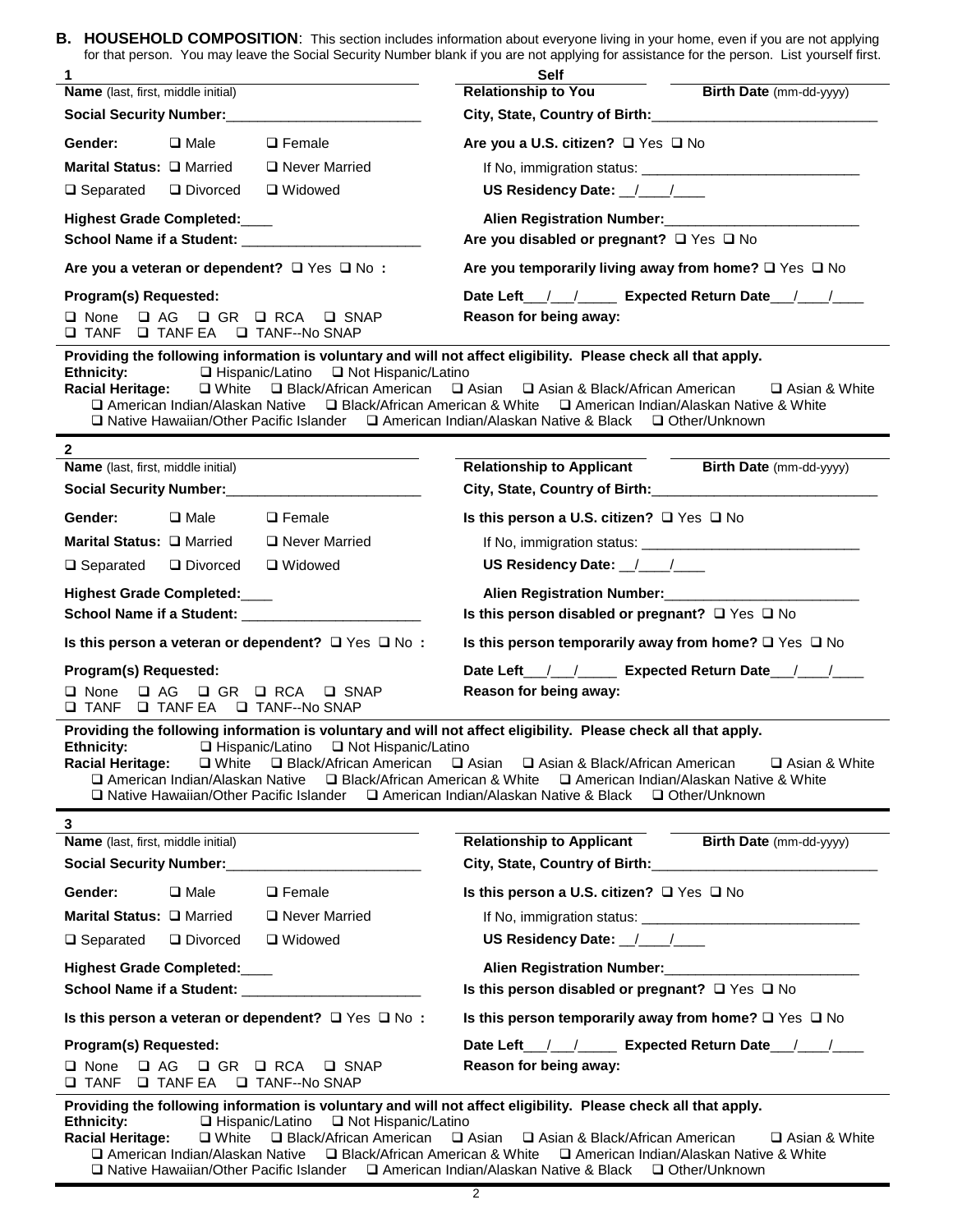# **HOUSEHOLD COMPOSITION (continued)**

If you need more space to list your household members, please ask for another form or write the information on a separate sheet.

| 4                                                                                                                                                                                                                                                                                                                                                                                 |                                                                                                                                                                                                                                        |
|-----------------------------------------------------------------------------------------------------------------------------------------------------------------------------------------------------------------------------------------------------------------------------------------------------------------------------------------------------------------------------------|----------------------------------------------------------------------------------------------------------------------------------------------------------------------------------------------------------------------------------------|
| Name (last, first, middle initial)<br>Social Security Number:<br><u> Social Security Number:</u>                                                                                                                                                                                                                                                                                  | <b>Relationship to Applicant</b><br>Birth Date (mm-dd-yyyy)<br>City, State, Country of Birth: Cambridge Management City, State, Country of Birth:                                                                                      |
| $\square$ Male<br>$\Box$ Female<br>Gender:                                                                                                                                                                                                                                                                                                                                        | Is this person a U.S. citizen? $\Box$ Yes $\Box$ No                                                                                                                                                                                    |
| Marital Status: Q Married<br>Never Married                                                                                                                                                                                                                                                                                                                                        |                                                                                                                                                                                                                                        |
| $\Box$ Separated $\Box$ Divorced<br>□ Widowed                                                                                                                                                                                                                                                                                                                                     | US Residency Date: \[\]                                                                                                                                                                                                                |
| Highest Grade Completed:                                                                                                                                                                                                                                                                                                                                                          | Alien Registration Number:<br><u> Letting and the contract of the set of the set of the set of the set of the set of the set of the set of the set of the set of the set of the set of the set of the set of the set of the set of</u> |
|                                                                                                                                                                                                                                                                                                                                                                                   | Is this person disabled or pregnant? $\Box$ Yes $\Box$ No                                                                                                                                                                              |
| Is this person a veteran or dependent? $\Box$ Yes $\Box$ No:                                                                                                                                                                                                                                                                                                                      | Is this person temporarily away from home? $\square$ Yes $\square$ No                                                                                                                                                                  |
| Program(s) Requested:<br>□ None □ AG □ GR □ RCA<br>$\square$ SNAP<br><b>Q TANF Q TANF EA Q TANF--No SNAP</b>                                                                                                                                                                                                                                                                      | Date Left <u>/ / Letz</u> Expected Return Date <u>/ / Letz</u><br>Reason for being away:                                                                                                                                               |
| Providing the following information is voluntary and will not affect eligibility. Please check all that apply.<br>□ Hispanic/Latino □ Not Hispanic/Latino<br><b>Ethnicity:</b><br>Racial Heritage: Q White Q Black/African American Q Asian Q Asian & Black/African American<br>□ Native Hawaiian/Other Pacific Islander □ American Indian/Alaskan Native & Black □ Other/Unknown | □ Asian & White<br>□ American Indian/Alaskan Native □ Black/African American & White □ American Indian/Alaskan Native & White                                                                                                          |
| 5                                                                                                                                                                                                                                                                                                                                                                                 |                                                                                                                                                                                                                                        |
| <b>Name</b> (last, first, middle initial)                                                                                                                                                                                                                                                                                                                                         | Relationship to Applicant Birth Date (mm-dd-yyyy)                                                                                                                                                                                      |
| Social Security Number:<br><u> Social Security Number:</u>                                                                                                                                                                                                                                                                                                                        |                                                                                                                                                                                                                                        |
| $\square$ Male<br>$\Box$ Female<br>Gender:                                                                                                                                                                                                                                                                                                                                        | Is this person a U.S. citizen? □ Yes □ No                                                                                                                                                                                              |
| Marital Status: Q Married<br>□ Never Married                                                                                                                                                                                                                                                                                                                                      |                                                                                                                                                                                                                                        |
| $\Box$ Separated $\Box$ Divorced<br>□ Widowed                                                                                                                                                                                                                                                                                                                                     | US Residency Date: //////                                                                                                                                                                                                              |
| <b>Highest Grade Completed:</b>                                                                                                                                                                                                                                                                                                                                                   | Alien Registration Number:<br><u> Land Alien Registration Number:</u>                                                                                                                                                                  |
| School Name if a Student: _______________________                                                                                                                                                                                                                                                                                                                                 | Is this person disabled or pregnant? $\Box$ Yes $\Box$ No                                                                                                                                                                              |
| Is this person a veteran or dependent? $\Box$ Yes $\Box$ No:                                                                                                                                                                                                                                                                                                                      | Is this person temporarily away from home? $\square$ Yes $\square$ No                                                                                                                                                                  |
| Program(s) Requested:                                                                                                                                                                                                                                                                                                                                                             | Date Left <u>///</u> Expected Return Date ///                                                                                                                                                                                          |
| <b>QAG QGR QRCA</b><br>$\square$ None<br>$\square$ SNAP<br><b>Q TANF Q TANFEA Q TANF--No SNAP</b>                                                                                                                                                                                                                                                                                 | Reason for being away:                                                                                                                                                                                                                 |
| Providing the following information is voluntary and will not affect eligibility. Please check all that apply.<br>□ Hispanic/Latino □ Not Hispanic/Latino<br><b>Ethnicity:</b><br>Racial Heritage: □ White □ Black/African American □ Asian □ Asian & Black/African American<br>□ Native Hawaiian/Other Pacific Islander □ American Indian/Alaskan Native & Black                 | □ Asian & White<br>□ American Indian/Alaskan Native □ Black/African American & White □ American Indian/Alaskan Native & White<br>□ Other/Unknown                                                                                       |
| 6                                                                                                                                                                                                                                                                                                                                                                                 |                                                                                                                                                                                                                                        |
| Name (last, first, middle initial)                                                                                                                                                                                                                                                                                                                                                | <b>Relationship to Applicant</b> Birth Date (mm-dd-yyyy)                                                                                                                                                                               |
| Social Security Number:<br><u> Social Security Number:</u>                                                                                                                                                                                                                                                                                                                        | City, State, Country of Birth: Cambridge City, State, Country of Birth:                                                                                                                                                                |
| Gender:<br>$\square$ Male<br>$\Box$ Female                                                                                                                                                                                                                                                                                                                                        | Is this person a U.S. citizen? $\Box$ Yes $\Box$ No                                                                                                                                                                                    |
| Marital Status: □ Married<br>□ Never Married                                                                                                                                                                                                                                                                                                                                      |                                                                                                                                                                                                                                        |
| □ Widowed<br>$\Box$ Separated<br>Divorced                                                                                                                                                                                                                                                                                                                                         | US Residency Date: //////                                                                                                                                                                                                              |
| <b>Highest Grade Completed:</b>                                                                                                                                                                                                                                                                                                                                                   | Alien Registration Number:<br>1990 - The Manus Alien Registration Number:<br>1990 - The Manus Alien Registration Number:                                                                                                               |
|                                                                                                                                                                                                                                                                                                                                                                                   | Is this person disabled or pregnant? $\Box$ Yes $\Box$ No                                                                                                                                                                              |
| Is this person a veteran or dependent? $\Box$ Yes $\Box$ No:                                                                                                                                                                                                                                                                                                                      | Is this person temporarily away from home? $\square$ Yes $\square$ No                                                                                                                                                                  |
| Program(s) Requested:                                                                                                                                                                                                                                                                                                                                                             | Date Left <u>/ / Letzum Expected Return Date</u> / Letzum                                                                                                                                                                              |
| $\Box AC \quad \Box GR \quad \Box RCA$<br>$\square$ None<br>$\square$ SNAP                                                                                                                                                                                                                                                                                                        | Reason for being away:                                                                                                                                                                                                                 |
| <b>□ TANF □ TANF EA □ TANF--No SNAP</b>                                                                                                                                                                                                                                                                                                                                           |                                                                                                                                                                                                                                        |
| Providing the following information is voluntary and will not affect eligibility. Please check all that apply.<br><b>Ethnicity:</b><br>$\Box$ Hispanic/Latino $\Box$ Not Hispanic/Latino<br><b>Racial Heritage:</b>                                                                                                                                                               | □ White □ Black/African American □ Asian □ Asian & Black/African American<br><b>□ Asian &amp; White</b>                                                                                                                                |

□ American Indian/Alaskan Native □ Black/African American & White □ American Indian/Alaskan Native & White **□ Native Hawaiian/Other Pacific Islander □ American Indian/Alaskan Native & Black □ Other/Unknown**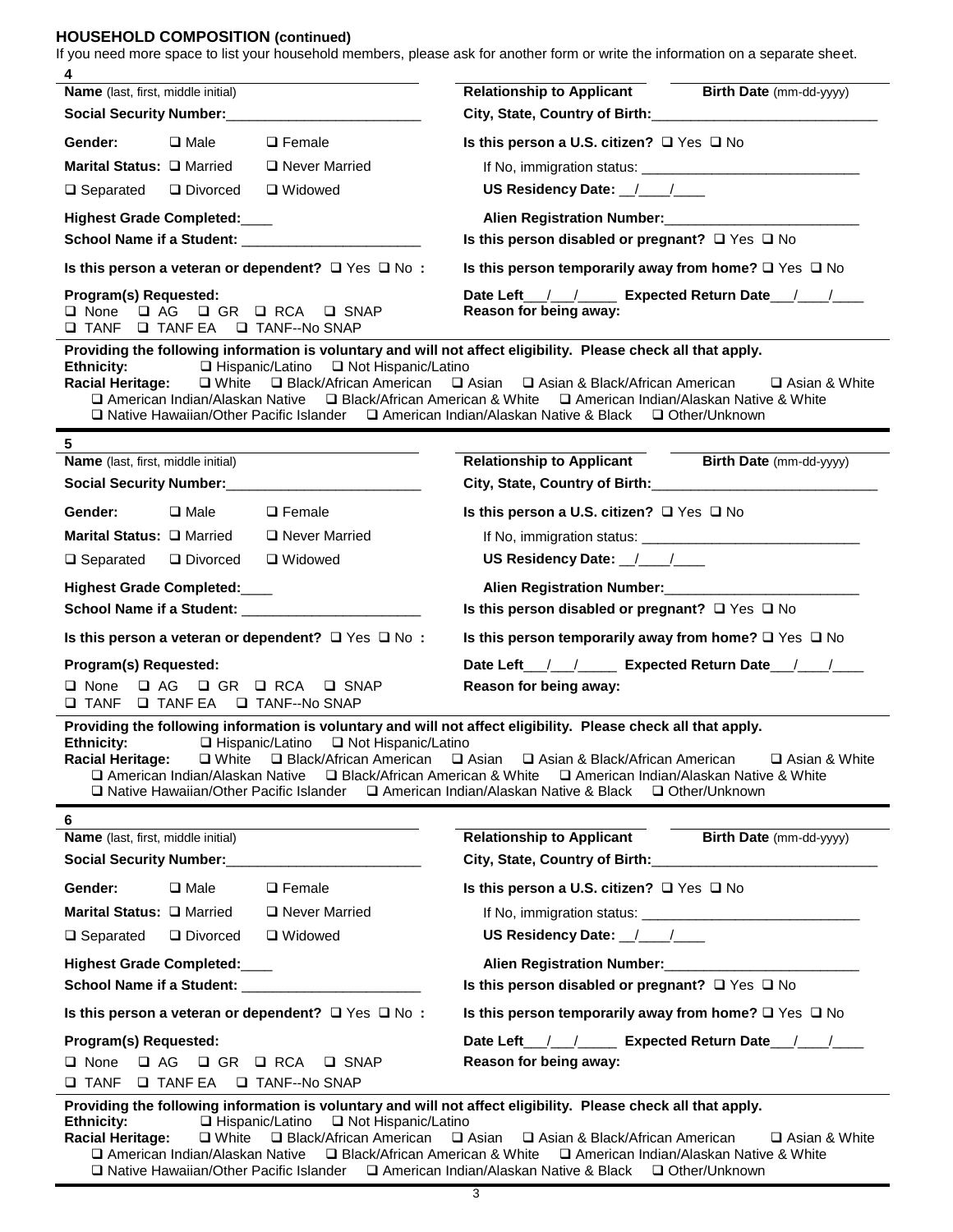# **C. INCOME**

| 1. Do you or anyone who lives with you receive or expect to receive any of the following types of money from working? Include    |  |
|----------------------------------------------------------------------------------------------------------------------------------|--|
| money from all jobs that you have now or expect to begin: full time, part time, seasonal, temporary, self-employment. Answer Yes |  |
| or No below and provide the requested information:                                                                               |  |

| Yes.<br>o<br>□<br>□<br>□<br>а. | <b>No</b><br>$\Box$ Wages/Salary<br>□ Contract Income<br>□ Vacation Pay<br>□ Commissions, Bonuses, Tips | Yes<br>$\Box$<br>□<br>❏<br>$\Box$ | <b>No</b>                         | $\Box$ Earned Sick Pay<br>□ Babysitting/Adult or child care<br>□ Farming/Fishing<br>$\Box$ Odd jobs | Yes<br>□<br>❏<br>❏ | No<br>Domestic Work<br>□ Self-employment<br>$\Box$ Any other money from<br>working |                      |
|--------------------------------|---------------------------------------------------------------------------------------------------------|-----------------------------------|-----------------------------------|-----------------------------------------------------------------------------------------------------|--------------------|------------------------------------------------------------------------------------|----------------------|
|                                | <b>Name</b> (last, first, middle initial)                                                               |                                   |                                   | <b>Employer Name, Address and Telephone Number</b>                                                  |                    |                                                                                    |                      |
|                                |                                                                                                         |                                   |                                   |                                                                                                     |                    | <b>Pay Schedule</b>                                                                |                      |
|                                | Number of Hours Per Week                                                                                |                                   |                                   | Rate of Pay                                                                                         |                    | $\square$ Weekly                                                                   | $\Box$ Monthly       |
|                                |                                                                                                         |                                   |                                   |                                                                                                     |                    | $\Box$ Biweekly<br>$\Box$ Other                                                    | $\Box$ Twice a Month |
| <b>Date Job Started</b>        |                                                                                                         |                                   | <b>Next Pay Date (mm-dd-yyyy)</b> |                                                                                                     |                    |                                                                                    |                      |
| b.                             |                                                                                                         |                                   |                                   |                                                                                                     |                    |                                                                                    |                      |
|                                | <b>Name</b> (last, first, middle initial)                                                               |                                   |                                   | <b>Employer Name, Address and Telephone Number</b>                                                  |                    |                                                                                    |                      |
|                                |                                                                                                         |                                   |                                   |                                                                                                     |                    | <b>Pay Schedule</b>                                                                |                      |
|                                | <b>Number of Hours Per Week</b>                                                                         |                                   |                                   | <b>Rate of Pay</b>                                                                                  |                    | $\Box$ Weekly                                                                      | $\Box$ Monthly       |
|                                |                                                                                                         |                                   |                                   |                                                                                                     |                    | $\Box$ Biweekly                                                                    | $\Box$ Twice a Month |
|                                |                                                                                                         |                                   |                                   |                                                                                                     |                    | $\Box$ Other                                                                       |                      |
| <b>Date Job Started</b>        |                                                                                                         |                                   | Next Pay Date (mm-dd-yyyy)        |                                                                                                     |                    |                                                                                    |                      |
|                                |                                                                                                         |                                   |                                   |                                                                                                     |                    |                                                                                    |                      |

 YES NO 2. Has anyone been fired, laid off, gone on sick or maternity leave, gone on strike, quit a job, or reduced hours worked in the last 60 days? If YES, give name and explain: \_\_\_ \_\_\_\_\_\_\_\_\_\_\_\_\_\_\_\_\_\_\_\_\_\_\_\_\_\_\_\_\_\_\_\_\_\_\_\_\_\_\_\_\_\_\_\_\_\_\_\_\_\_\_\_\_\_\_\_\_\_\_\_\_\_\_\_\_\_\_\_\_\_\_\_\_\_\_\_\_\_\_\_\_\_\_\_\_\_\_\_\_

3. Do you or anyone who lives with you (including children) receive or expect to receive any of the following? Answer yes or no below and provide the requested information.

| Yes                     | <b>No</b>  |              |                                                                                                                 | Yes                      | <b>No</b>                              |                                        | <b>Yes</b>            | <b>No</b>                                                                                                                     |
|-------------------------|------------|--------------|-----------------------------------------------------------------------------------------------------------------|--------------------------|----------------------------------------|----------------------------------------|-----------------------|-------------------------------------------------------------------------------------------------------------------------------|
| $\Box$                  |            |              | □ Social Security                                                                                               | $\Box$                   |                                        | $\Box$ Cash gifts or contributions     | $\Box$                | $\Box$ Strike benefits                                                                                                        |
| □                       | $\Box$ SSI |              | □                                                                                                               |                          | $\Box$ Unemployment benefits<br>$\Box$ |                                        | $\Box$ Prize winnings |                                                                                                                               |
| $\Box$ VA benefits<br>□ |            | □            |                                                                                                                 | $\Box$ Room/board income | $\Box$                                 | All food, clothing, utilities, or rent |                       |                                                                                                                               |
| $\Box$                  |            |              | $\Box$ Child support, alimony                                                                                   | $\Box$                   |                                        | $\Box$ Black Lung benefits             | $\Box$                | $\Box$ Other retirement                                                                                                       |
| $\Box$                  |            |              | Public Assistance (TANF, GR etc)                                                                                | $\Box$                   |                                        | $\Box$ Worker compensation             | $\Box$                | $\Box$ Interest, dividends                                                                                                    |
| □                       |            |              | Military Allotment                                                                                              | $\Box$                   |                                        | $\Box$ Rental Income                   | $\Box$                | $\Box$ Insurance settlement                                                                                                   |
| $\Box$                  |            |              | $\Box$ Training allowances (WIA, etc.)                                                                          | $\Box$                   |                                        | $\Box$ Inheritance                     | $\Box$                | □ Refugee Matching Grant                                                                                                      |
| $\Box$                  |            | $\Box$ Loans |                                                                                                                 | $\Box$                   |                                        | $\Box$ Railroad retirement             | $\Box$                | $\Box$ Any other type of money                                                                                                |
| a.                      |            |              |                                                                                                                 |                          |                                        |                                        |                       |                                                                                                                               |
| <b>Name of Person</b>   |            |              | <b>Amount</b>                                                                                                   |                          |                                        | <b>Type of Money or Help</b>           |                       | <b>How Often Received?</b>                                                                                                    |
| b.                      |            |              |                                                                                                                 |                          |                                        |                                        |                       |                                                                                                                               |
| Name of Person          |            |              | Amount                                                                                                          |                          |                                        | Type of Money or Help                  |                       | <b>How Often Received?</b>                                                                                                    |
|                         |            |              |                                                                                                                 |                          |                                        |                                        |                       |                                                                                                                               |
|                         |            |              |                                                                                                                 |                          |                                        |                                        |                       |                                                                                                                               |
| <b>Name of Person</b>   |            |              | Amount                                                                                                          |                          |                                        | <b>Type of Money or Help</b>           |                       | <b>How Often Received?</b>                                                                                                    |
| □ YES                   |            |              | utilities, medical bills or any other bills? OR does anyone totally supply food, shelter or clothing for you or |                          |                                        |                                        |                       | □ NO 4. Does anyone besides the people on your case pay directly for you, help you pay, or lend you money to pay rent,        |
|                         |            |              |                                                                                                                 |                          |                                        |                                        |                       | □ YES □ NO 5. Does anyone have a day care expense for a child, an elderly person, or an adult with a disability? If YES, give |
|                         |            |              |                                                                                                                 |                          |                                        |                                        |                       | □ YES □ NO 6. Does anyone pay legally obligated child support to someone who is not in the household? If YES, give name of    |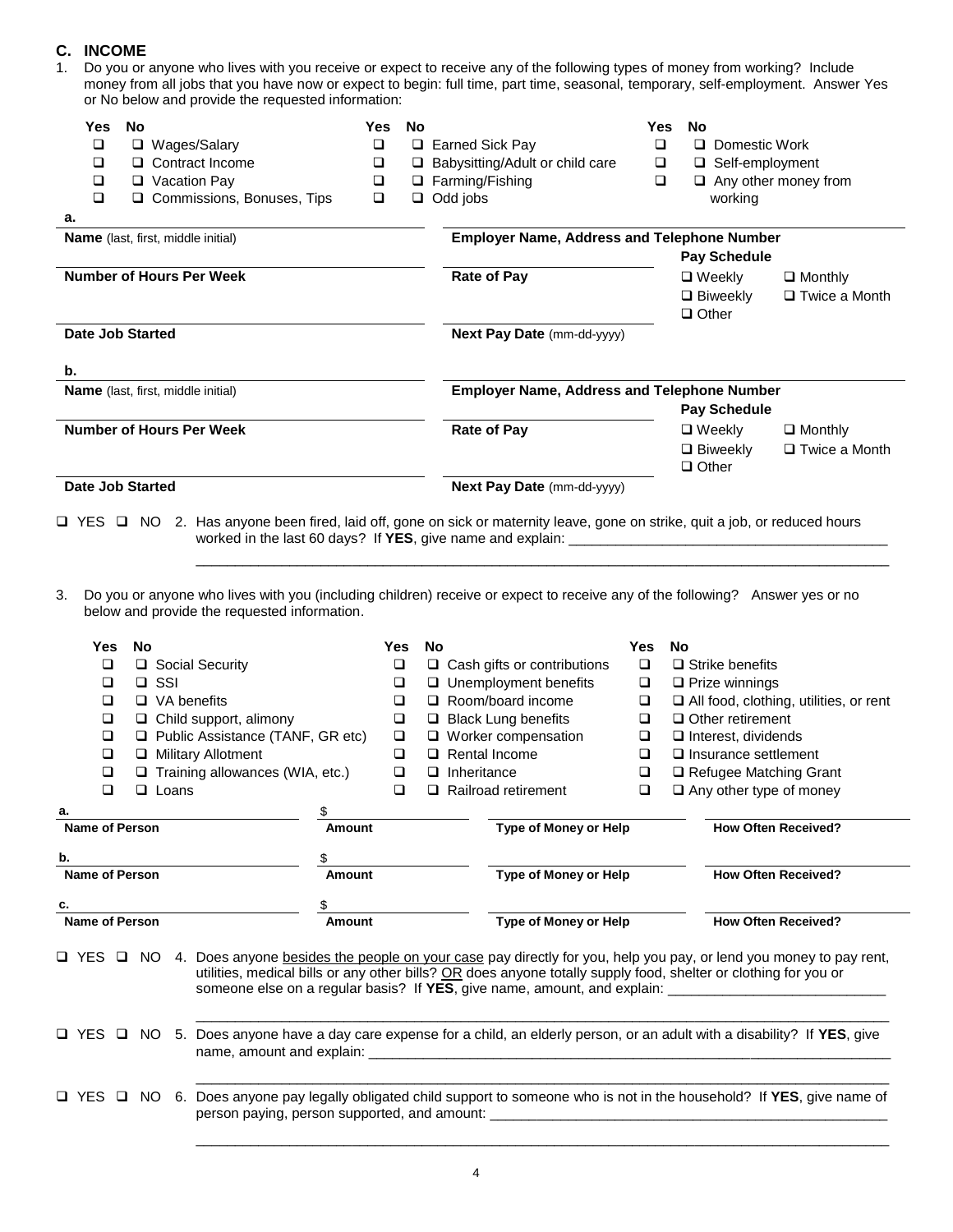# **D. RESOURCES**

You do not have to complete this section if you are only applying for TANF. Otherwise, answer for everyone for whom you are applying. Include any resources anyone owns, or that are jointly owned with someone else, even if that person does not live with you. List the names of all joint owners.

1. Do you or anyone who lives with you have any of the following resources or assets?

| Yes | No                                                                     | Yes | No                                 | Yes | No                         |  |  |  |
|-----|------------------------------------------------------------------------|-----|------------------------------------|-----|----------------------------|--|--|--|
|     | $\Box$ Cash \$                                                         |     | $\Box$ Checking, Savings           | ⊔   | □ Credit Union             |  |  |  |
|     | $\Box$ 401K, 403B, etc                                                 |     | $\Box$ Promissory notes            | ❏   | Money Market Funds         |  |  |  |
|     | □ Individual Retirement Account (IRA)                                  | □   | $\Box$ Christmas Club              | ┙   | $\Box$ Deeds of Trust      |  |  |  |
|     | Deferred Compensation Plan                                             |     | □ Uniform Gift to Minor Account    | □   | $\Box$ Retirement accounts |  |  |  |
|     | $\Box$ Keogh Plan                                                      |     | $\Box$ Certificate of Deposit (CD) | □   | $\Box$ Trust funds         |  |  |  |
|     | $\Box$ Stocks or bonds                                                 |     | $\Box$ Pension plans               |     | □ Other                    |  |  |  |
|     | -If Yes to any of the above, please provide the following information: |     |                                    |     |                            |  |  |  |
| а.  |                                                                        |     |                                    |     |                            |  |  |  |

| <b>Owner Name</b> (last, first, middle initial)       |                     | <b>Co-Owner Name</b> (last, first, middle initial) |                |
|-------------------------------------------------------|---------------------|----------------------------------------------------|----------------|
| Name of Bank or Institution                           | <b>Account Type</b> | <b>Account Number</b>                              | <b>Balance</b> |
| <b>Address of Bank or Institution</b>                 |                     |                                                    |                |
|                                                       |                     |                                                    |                |
|                                                       |                     |                                                    |                |
| b.<br><b>Owner Name</b> (last, first, middle initial) |                     | Co-Owner Name (last, first, middle initial)        |                |
|                                                       |                     |                                                    |                |

#### **Address of Bank or Institution**

□ YES □ NO 2. Has anyone sold, transferred or given away any resources in the last 3 months (for SNAP) or in the last 3 years (for Auxiliary Grants)? If YES, explain:

# **E. TEMPORARY ASSISTANCE FOR NEEDY FAMILIES (TANF) (ASK FOR AN EXTRA PAGE IF YOU NEED MORE SPACE)**

| <b>1. CHILD/PARENT INFORMATION</b>                                                                                                | <b>2. IMMUNIZATION</b>                                                                          |  |  |  |
|-----------------------------------------------------------------------------------------------------------------------------------|-------------------------------------------------------------------------------------------------|--|--|--|
| List each child for whom you are applying. Then, list the<br>names of both parents.                                               | (Answer only if applying for TANF.)<br>Has the child received ALL of the immunizations required |  |  |  |
| You must identify both parents in order to receive TANF.<br>If you intentionally misidentify a parent, you shall be<br>prosecuted | according to the child's age?<br>Check $(\sqrt{)}$ Yes Or No Or Unknown                         |  |  |  |
| <b>Child's Name</b>                                                                                                               | Unknown ()<br>Yes $( )$<br>No()                                                                 |  |  |  |
| Mother                                                                                                                            |                                                                                                 |  |  |  |
| Father                                                                                                                            |                                                                                                 |  |  |  |
| <b>Child's Name</b>                                                                                                               | Unknown ()<br>Yes $( )$<br>No()                                                                 |  |  |  |
| Mother                                                                                                                            |                                                                                                 |  |  |  |
| Father                                                                                                                            |                                                                                                 |  |  |  |
| <b>Child's Name</b>                                                                                                               | Unknown ()<br>Yes $( )$<br>No()                                                                 |  |  |  |
| Mother                                                                                                                            |                                                                                                 |  |  |  |
| Father                                                                                                                            |                                                                                                 |  |  |  |
| <b>Child's Name</b>                                                                                                               | Yes $( )$<br>Unknown ()<br>No()                                                                 |  |  |  |
| Mother                                                                                                                            |                                                                                                 |  |  |  |
| Father                                                                                                                            |                                                                                                 |  |  |  |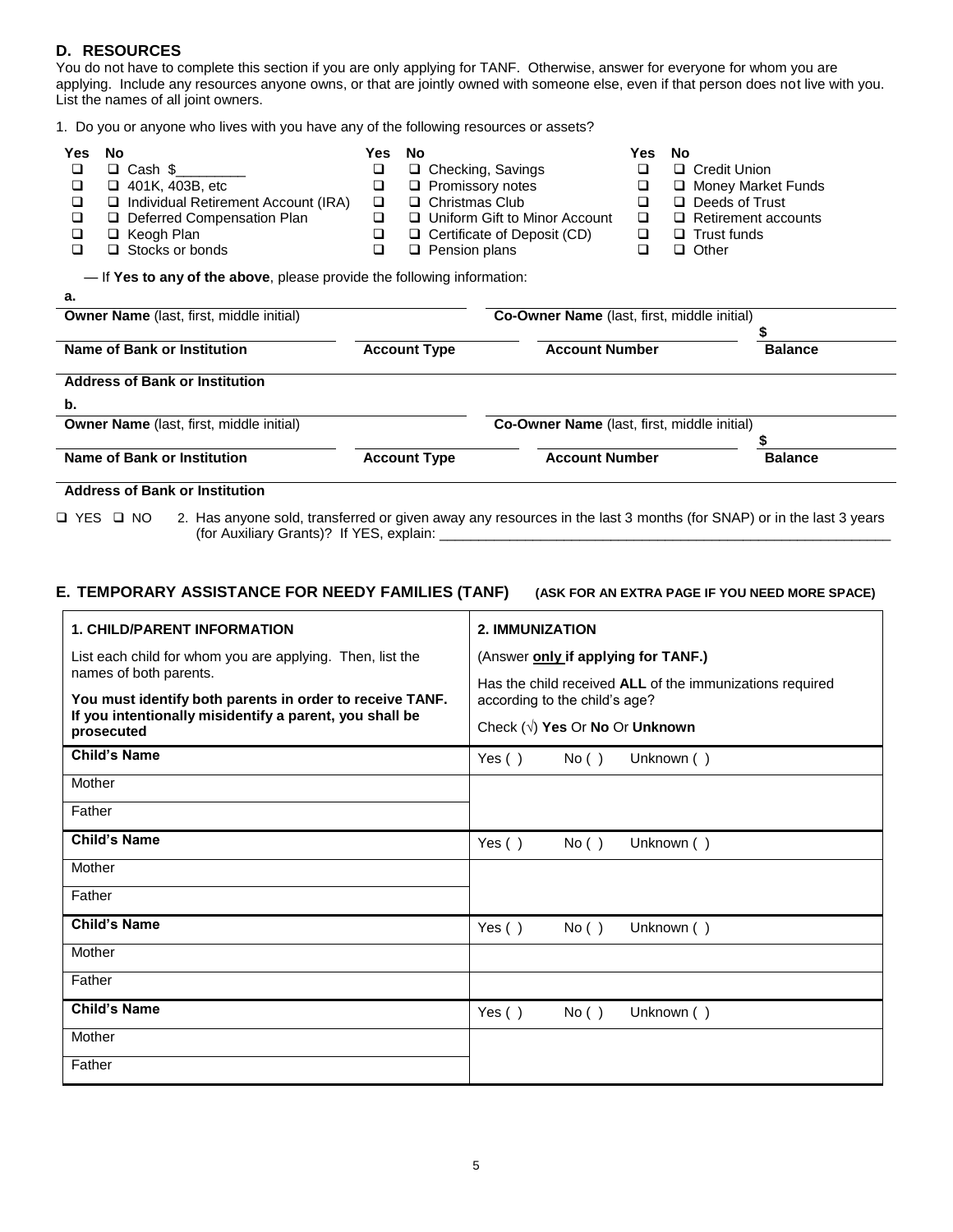# **F. TANF EMERGENCY ASSISTANCE**

□ YES □ NO 1. Have you or your family experienced a natural disaster or fire in the past 30 days? If **YES**, give date and explain.

\_\_\_\_\_\_\_\_\_\_\_\_\_\_\_\_\_\_\_\_\_\_\_\_\_\_\_\_\_\_\_\_\_\_\_\_\_\_\_\_\_\_\_\_\_\_\_\_\_\_\_\_\_\_\_\_\_\_\_\_\_\_\_\_\_\_\_\_\_\_\_\_\_\_\_\_\_\_\_\_\_\_\_\_\_\_\_\_\_\_

□ YES □ NO 2. As a result of the natural disaster or fire, does anyone have emergency needs, such as replacement of clothing, or the repair or replacement of household equipment and supplies which were destroyed?

Description and cause of emergency

### **G. SNAP BENEFITS** (formerly Food Stamps)

- 1. List the name of the person who is the head of your household:
- 2. An authorized representative may apply for SNAP benefits on your behalf, receive and use your SNAP benefits on your behalf, or receive copies of your program notices. If you want to name an authorized representative, please give the information below about the representative and what you want the representative to do on your behalf. Note that you may have only one representative who can access your benefits.

| Name, Address and Telephone Number of the Authorized Representative | Check $(v)$ each duty authorized for that |
|---------------------------------------------------------------------|-------------------------------------------|
|                                                                     | person                                    |
|                                                                     | Apply for SNAP benefits                   |
|                                                                     | $\Box$ Receive correspondence             |
|                                                                     | $\Box$ Access or use SNAP benefits        |
|                                                                     | Apply for SNAP benefits                   |
|                                                                     | $\Box$ Receive correspondence             |
|                                                                     | $\Box$ Access or use SNAP benefits        |

 YES NO 3. Is anyone living in your home NOT included in your SNAP application? If **YES**, do you and everyone for whom you are applying usually purchase and prepare meals apart from these people? Or, do you intend to do so if your application for SNAP benefits is approved? Check  $(v)$   $\Box$  YES  $\Box$  NO

|  | □ YES □ NO 4. Is anyone living in your home renting a room from you (a roomer) or being provided a room and food (a |
|--|---------------------------------------------------------------------------------------------------------------------|
|  | boarder)? If YES, list names:                                                                                       |

 YES NO 5. Is anyone age 60 or older **or** approved to receive Medicaid because of a disability **or** receiving any type of disability payment? If **YES**, list all current medical expenses for these people.

| Household Member with<br><b>Medical Expense</b> | Type of Expense | Amount | Name of Doctor, Hospital, Pharmacy |
|-------------------------------------------------|-----------------|--------|------------------------------------|
|                                                 |                 |        |                                    |
|                                                 |                 |        |                                    |
|                                                 |                 |        |                                    |
|                                                 |                 |        |                                    |

#### YES NO 6. Do you have any of the following shelter expenses? If **YES**, list your current expenses. Check  $(\checkmark)$  here  $\Box$  if these expenses are for a house you do not live in.

| Expense                    | <b>Amount Billed</b> | How Often Billed? | Who is Responsible for the Bill? |
|----------------------------|----------------------|-------------------|----------------------------------|
| Rent/Mortgage              |                      |                   |                                  |
| Taxes/Insurance            |                      |                   |                                  |
| Electricity                |                      |                   |                                  |
| Gas/Oil/Kerosene/Coal/Wood |                      |                   |                                  |
| Water/Sewage/Garbage       |                      |                   |                                  |
| Telephone                  |                      |                   |                                  |
| Installation               |                      |                   |                                  |

6a How do you heat your home?

 $\Box$  YES  $\Box$  NO 6b Do you have air conditioning in your home?

□ YES □ NO 6c Did you receive energy/fuel assistance during this past year while living in your current home?

 $\Box$  YES  $\Box$  NO 6d Are you staying temporarily in someone else's home, an emergency shelter, welfare hotel, other halfway house, or a place not usually used for sleeping? If **YES**, how much does it cost to stay there during the month?

\_\_\_\_\_\_\_\_\_\_\_\_\_\_\_\_\_\_\_\_\_\_\_\_\_\_\_\_\_\_\_\_\_\_\_\_\_\_\_\_\_\_\_\_\_\_\_\_\_\_\_\_\_\_\_\_\_\_\_\_\_\_\_\_\_\_\_\_\_\_\_\_\_\_\_\_\_\_\_\_\_\_\_\_\_\_\_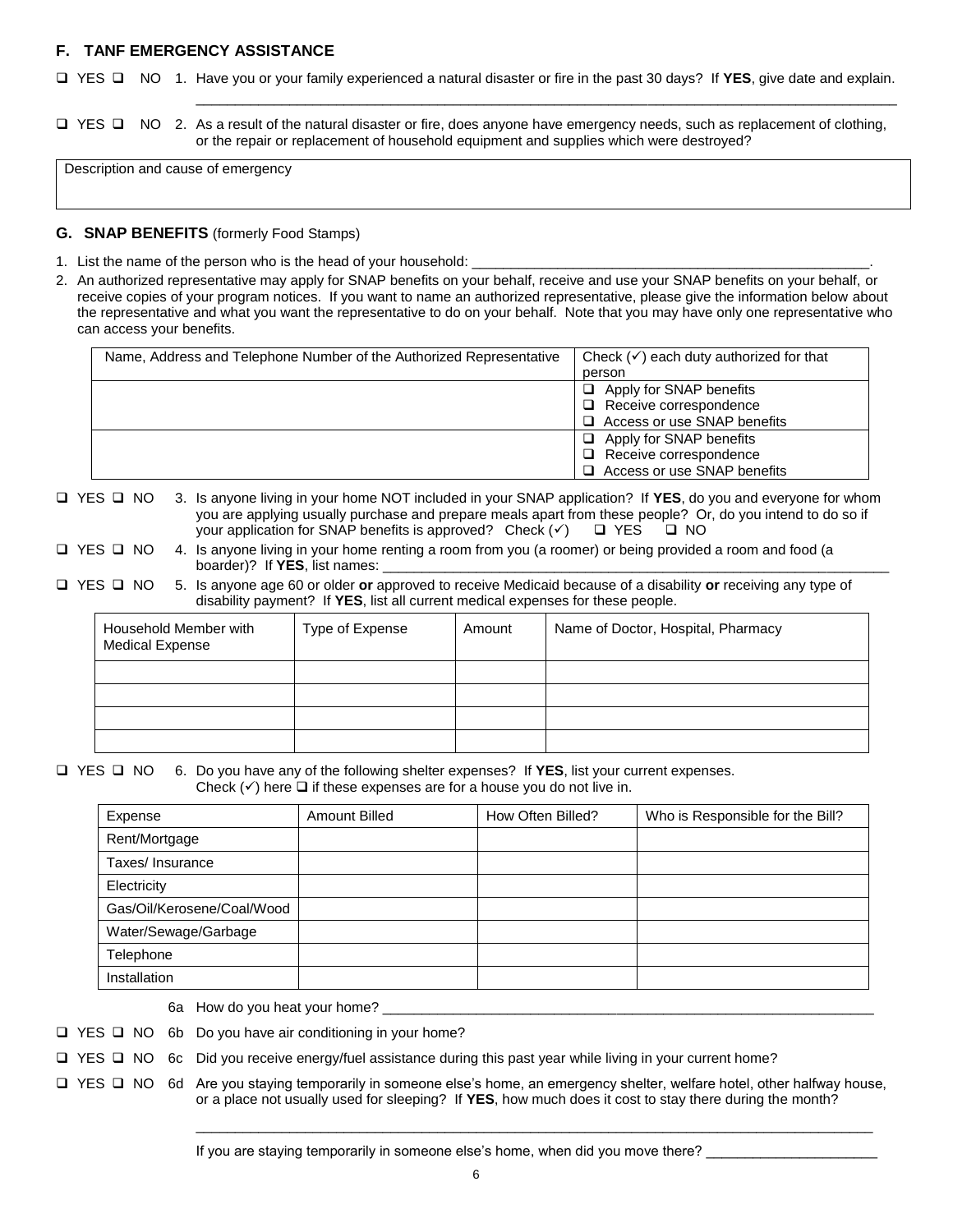# **H. AUXILIARY GRANTS (AG)**

□ YES □ NO 1 Do you live in an Assisted Living Facility, an Adult Foster Care Home, a Nursing Facility, or other institution? If **YES**, Date Applicant Entered City/County and State where you lived before entering the institution **If outside Virginia, was placement made by a government agency?** □ YES □ NO YES NO 2 Do you have a spouse who does not live in the home? If **YES**, enter the Spouse's Name and address \_\_\_\_\_\_\_\_\_\_\_\_\_\_\_\_\_\_\_\_\_\_\_\_\_\_\_\_\_\_\_\_\_\_\_\_\_\_\_\_\_\_\_\_\_\_\_\_\_\_\_\_\_\_\_\_\_\_\_\_\_\_\_\_\_\_\_\_\_\_\_\_\_\_\_\_\_\_\_\_\_\_\_\_\_\_\_\_\_  $\Box$  YES  $\Box$  NO 3. Have you lived in Virginia for the past 90 days?

□ YES □ NO 4. Do you owe or did you pay any bills you had in the month of entry into an assisted living facility or adult foster care?

#### $\Box$  YES  $\Box$  NO 5. Do you have any unpaid medical bills for the three months before the application month?

| Description of Bills | Dates of Bills | <b>Bills Paid</b><br>Dates |
|----------------------|----------------|----------------------------|
|                      |                |                            |
|                      |                |                            |

 YES NO 6. Do you own any household goods or personal effects worth more than \$500? If **YES**, list the items and their value here. \_\_\_\_\_\_\_\_\_\_\_\_\_\_\_\_\_\_\_\_\_\_\_\_\_\_\_\_\_\_\_\_\_\_\_\_\_\_\_\_\_\_\_\_\_\_\_\_\_\_\_\_\_\_\_\_\_\_\_\_\_\_\_\_\_\_\_\_\_\_\_\_\_\_\_\_\_\_\_\_\_\_\_\_\_\_

#### $\Box$  YES  $\Box$  NO 7. Do you have any burial plots, burial arrangement or trust funds for burial?

| Jwner(s) | Number of Plots,     | Where | Malue ა        | Date Acquired |
|----------|----------------------|-------|----------------|---------------|
|          | Type of Arrangement: |       |                |               |
|          |                      |       | Amount Owed \$ |               |

#### □ YES □ NO 8. Does anyone own any personal property, such as campers/trailers, non-motorized boats, utility trailers, tools, equipment, supplies, or livestock?

| Owner(s) | 'ype | Is this property used in your business | Value | Amount | Date Acquired |
|----------|------|----------------------------------------|-------|--------|---------------|
|          |      | or trade, including farming?           |       | Owed   |               |
|          |      | NO.<br>YES                             |       |        |               |

#### □ YES □ NO 9. Does anyone own any real property, including life estates, inherited property, land, buildings, or mobile homes? **If YES,** do you live there? Check  $(v)$ :  $\Box$  YES  $\Box$  NO

| Owner(s) | 'ype | VEC<br>NO<br>/ rented?<br>Currently<br>∼       | Value | Amount  | Date Acquired |
|----------|------|------------------------------------------------|-------|---------|---------------|
|          |      | NO<br>VE'<br>Income-producing?<br>└            |       | Owed    |               |
|          |      | <b>NO</b><br><b>YES</b><br>Currently for sale? | - 11  | æ<br>ה. |               |

□ YES □ NO 10. Does anyone own vehicles, such as cars, trucks, vans, motorboats, motor homes, recreational vehicles, or motorcycles/mopeds?

| Owner(s) | Type, Make,<br>Year<br>Model. | Currentlv<br>Licensed? | Vehicle ID#<br>License # | Value Amount<br>Owed | How Used | Date Acquired |
|----------|-------------------------------|------------------------|--------------------------|----------------------|----------|---------------|
|          |                               | ר YES<br><b>NO</b>     | #                        | - 13                 |          |               |

#### □ YES □ NO 11. Do you own any household goods or personal effects worth more than \$500, such as silver, fine china, furs, artwork, jewelry, or other items held for their value or as an investment?

Description and Value of Items

#### YES NO 12. Does anyone have any life insurance? **If YES,** provide information about each policy. List each policy separately. Attach a separate sheet if necessary.

| Owner        | Person Insured       | Type of Insurance             | Face Value | Cash Value |
|--------------|----------------------|-------------------------------|------------|------------|
|              |                      | $\Box$ Whole Life $\Box$ Term |            | \$         |
| Company Name | <b>Policy Number</b> |                               |            |            |
| Owner        | Person Insured       | Type of Insurance             | Face Value | Cash Value |
|              |                      | $\Box$ Whole Life $\Box$ Term |            | \$         |
| Company Name | <b>Policy Number</b> |                               |            |            |
| Owner        | Person Insured       | Type of Insurance             | Face Value | Cash Value |
|              |                      | $\Box$ Whole Life $\Box$ Term |            | \$         |
| Company Name | <b>Policy Number</b> |                               |            |            |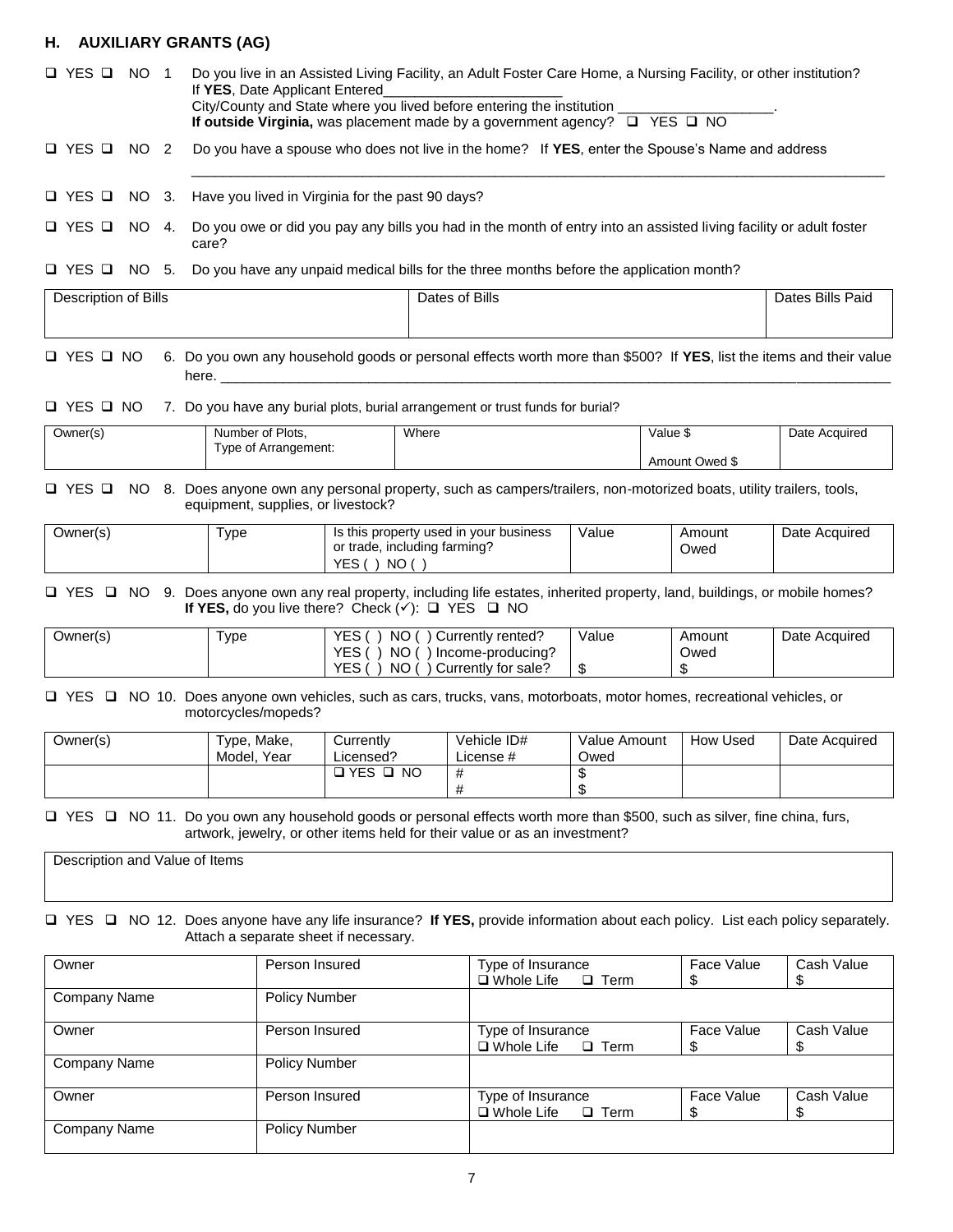# **H. AUXILIARY GRANTS (AG) continued**

**An application for AG is also an application for Medicaid. The following questions will help determine Medicaid eligibilty through the Department of Social Services or possible eligibility for Advanced Premium Tax Credits (APTC) for private health insurance through the Federal Marketplace (Healthcare.gov).**

YES NO 13. Does anyone have health insurance? If Yes, complete the following:

| Policy Holder:                | Person(s) Insured:              |
|-------------------------------|---------------------------------|
| Company Name, Address, Phone: |                                 |
| Coverage Type:                | Begin Date: / /<br>End Date:: / |
| ID Number:                    | Premium Amount: \$              |

□ YES □ NO 14. Does anyone have Medicare?

| Person Insured | Claim Number | Coverage                  |
|----------------|--------------|---------------------------|
|                |              | □ Part A<br>$\Box$ Part B |
|                |              | □ Part A<br>$\Box$ Part B |

15. List the names of everyone expected to be included on the same tax return as you for this year, whether or not they live in the same home as you. For anyone in the home that does not file taxes and does not expect to be on anyone else's tax return, list those names under "Non-filer(s)".

| Tax Filer:        |  |
|-------------------|--|
| Joint Taxpayer:   |  |
| Tax Dependent(s): |  |
| Non-filer(s):     |  |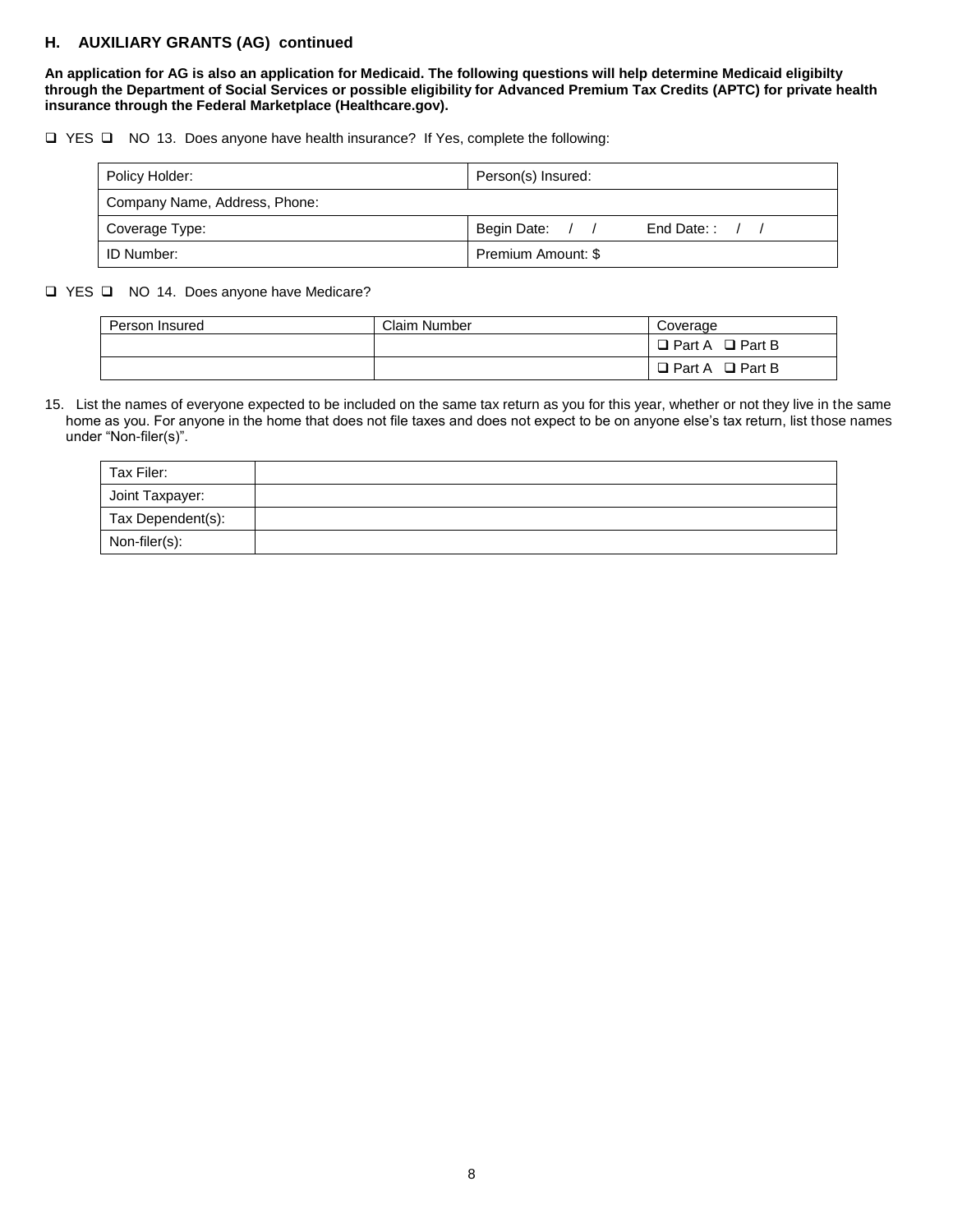## **CHANGE REPORTING, RESPONSIBILITIES, AND PENALTIES (READ THIS SECTION CAREFULLY BEFORE SIGNING THIS APPLICATION)**

### **REPORTING CHANGES**

You must report changes that occur. What you need to report and when you need to report it varies by each program as listed below or on the next page for SNAP.

**TANF/Refugee Cash Assistance:** Report within 10 days, but no later than the 10<sup>th</sup> day of the month after a change occurs. Report these changes:

- Your household income goes over 130% of the Federal poverty level. See the Change Report or the Notice of Action for the amount or visit www.dss.virginia.gov.
- Your address changes.
- An eligible individual leaves or enters the home.
- Changes that may affect your participation in VIEW such as, changes in income, employment, education, training, transportation, and child care.

**General Relief-Unattached Child**: Report the day the change occurs or the first day that the agency is open after the change occurs. Report these changes:

- Your address changes.
- The amount of your monthly income changes.
- There are other changes that may affect eligibility.

**Auxiliary Grants:** Report changes within 10 days. Report these changes:

- Your address changes.
- The amount of your monthly income changes.
- There are changes in your resources, including transferring assets/property or in any motor vehicles owned.

### **PENALTIES FOR TANF AND REFUGEE CASH ASSISTANCE (RCA) VIOLATIONS**

You must not knowingly give false information, hide information, or fail to report changes on time in order to receive TANF or RCA, or to receive supportive or transitional services such as child care or assistance with transportation.

If you are found guilty of intentionally breaking these rules, you will be ineligible to receive TANF or RCA for yourself for 6 months (1<sup>st</sup> violation), 12 months (2<sup>nd</sup> violation), or permanently (3<sup>rd</sup> violation). In addition, you may be prosecuted under Federal or State law.

Anyone convicted of misrepresenting his or her residence to get TANF, Medicaid, SNAP benefits or SSI in two or more states is ineligible for TANF for 10 years.

Anyone convicted of a drug-related felony for actions that occurred after August 22, 1996, could be barred permanently.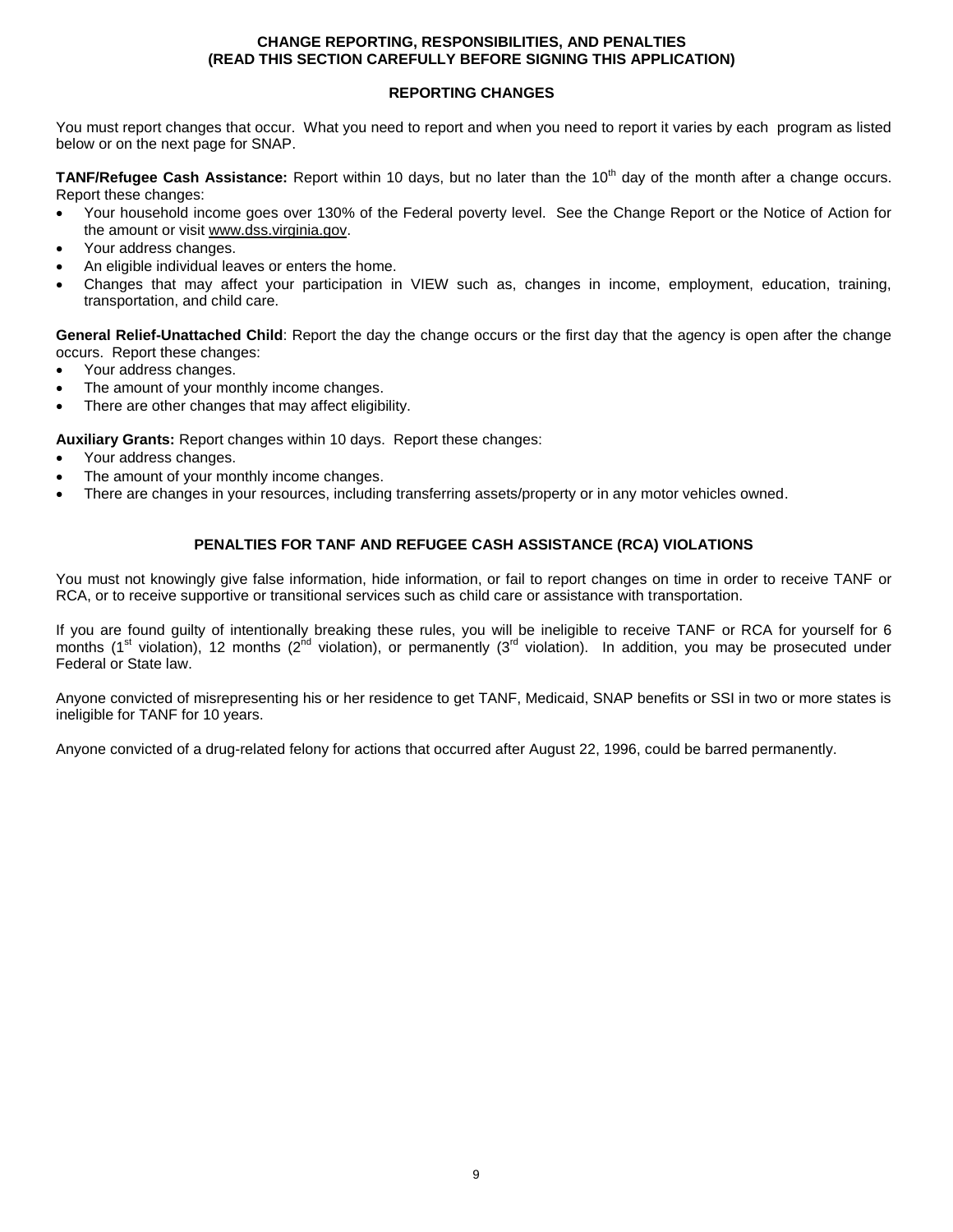### **SNAP CHANGE REPORTING, RESPONSIBILITIES, AND PENALTIES (READ THIS SECTION CAREFULLY BEFORE SIGNING THIS APPLICATION)**

You must report changes that occur for SNAP but, what you must report is tied to how long you are determined eligible for benefits, the certification period. You must report changes that occur during the certification period within 10 days, but no later than the  $10<sup>th</sup>$  day of the month after the change occurs.

Changes that need to be reported during the certification period for SNAP depend on the length of the certification period. "Simplified Reporting" applies to households that are eligible for SNAP benefits for five (5) months or longer. "Change Reporting" applies to households that are eligible for one (1) month to four (4) months. Changes that need to be reported for each category are listed below.

### **INTERIM REPORT FILING**

In addition to reporting changes when they occur during the SNAP certification period, Simplified Reporting households may be required to submit an Interim Report in the sixth or twelfth month. The Interim Report is used to determine the amount of SNAP benefits households will receive for the second half of the certification period. The Interim Report provides a snapshot of household circumstances that were presented at the time of application. We will ask for proof of income changes and changes in legal obligations to pay child support. If households fail to return the completed Interim Report by the fifth of the month, SNAP benefits for the seventh or thirteenth month may be delayed or closed. Assistance for filing the Interim Report is available by calling the telephone number printed on the form.

### **REPORTING REQUIREMENTS – SIMPLIFIED REPORTING HOUSEHOLDS**

Certified five months or longer, households must report::

- All the income for your household, before taxes, goes over 130% of the Federal poverty level. See the Change Report or the Notice of Action for the amount or visit www.dss.virginia.gov.
- The number of work hours in a week goes under 20 for anyone who is 18-49 if there are no children in your SNAP household.

### **REPORTING REQUIREMENTS – CHANGE REPORTING HOUSEHOLDS**

Certified four months or less), households must report:

- There is a change in the number of people in your household;
- Your address changes, including shelter expenses that change resulting from the move;
- The obligation to pay child support changes or the amount paid to someone outside the household changes;
- Your liquid resources, such as bank accounts, cash, bonds, etc. are \$2,250 or \$3,250\* or more;
- The number of work hours goes under 20 per week for persons who are between the ages of 18-50 if there are no children in the home; or
- There are changes in income:
	- There are unearned income changes of more than \$50 for income sources such as Social Security, SSI, pensions, etc.;
	- There are earned income changes of more than \$100 for money received from working;
	- You start or stop a job: or
	- Your job switches from full-time to part-time or part-time to full-time.

### **SNAP RESPONSIBILITIES AND PENALTIES FOR VIOLATIONS**

### **You must not:**

- **give false information or hide information to get SNAP benefits;**
- **trade or sell EBT cards or attempt to trade or sell EBT cards;**
- **use SNAP benefits to buy non-food items, such as alcohol, tobacco or paper products;**
- **use someone else's EBT card for your household.**
- **buy an item and discard the contents in order to get the return deposit for the container;**
- **resell a purchased product for cash or exchange a purchased product for consideration other than eligible food; or**
- **purchase food on credit.**

**If you intentionally break any of these rules, you could be barred from getting SNAP benefits for 12 months (1st violation), 24 months (2nd violation), or permanently (3rd violation); fined up to \$250,000, imprisoned up to 20 years, or both; and suspended for an additional 18 months and further prosecuted under other Federal and State laws.**

**If you intentionally give false information or hide information about identity or residence to get SNAP benefits in more than one locality at the same time, you could be barred for 10 years.**

**If you are convicted in court of trading or selling SNAP benefits of \$500.00 or more, you could be barred permanently.**

**If you are convicted in court of trading SNAP benefits for a controlled substance, you could be barred for 24 months for the 1st violation, permanently for the 2nd violation.**

**If you are convicted in court of trading SNAP benefits for firearms, ammunition, or explosives, you could be barred permanently for the first violation.**